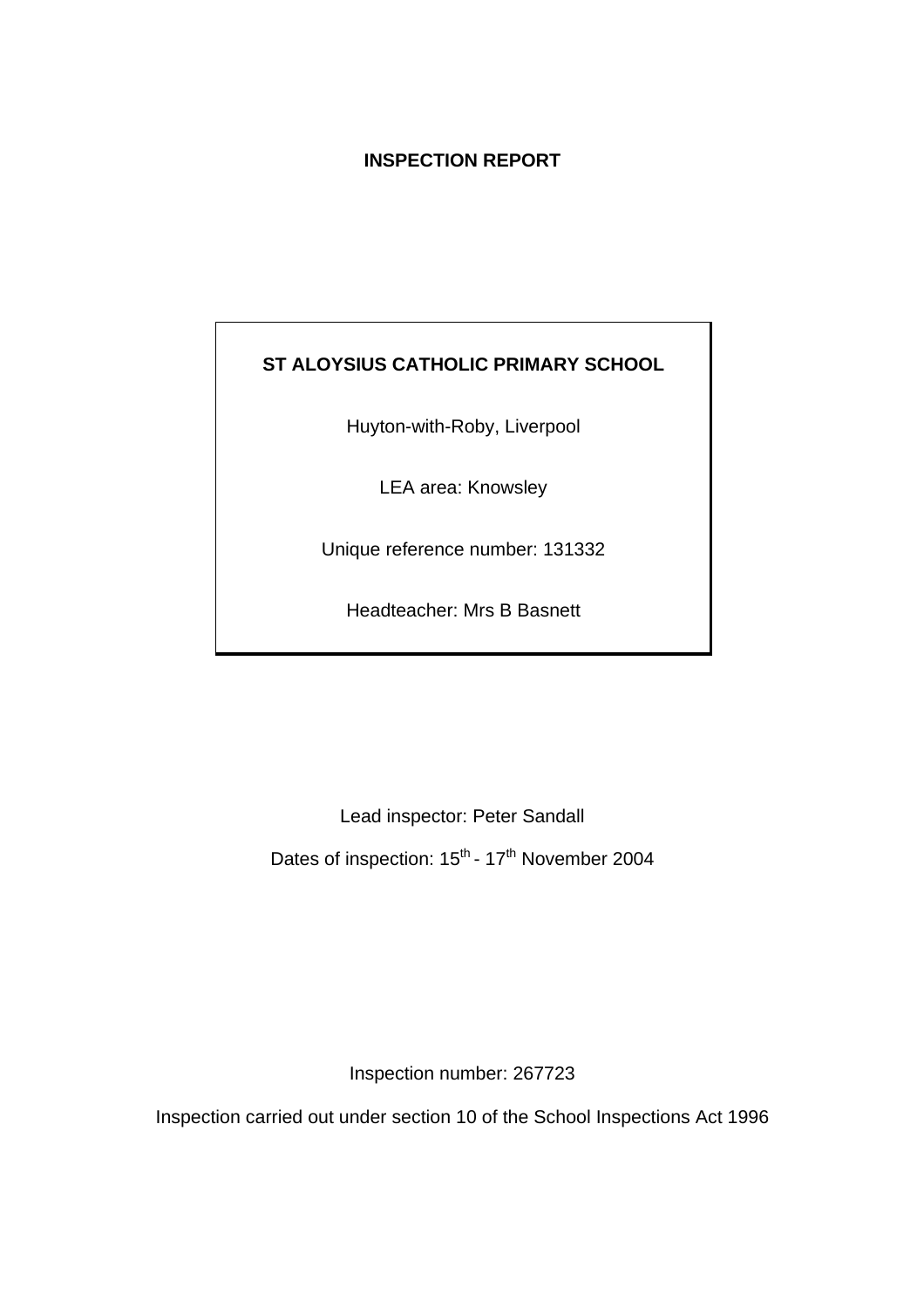### © Crown copyright 2004

This report may be reproduced in whole or in part for non-commercial educational purposes, provided that all extracts quoted are reproduced verbatim without adaptation and on condition that the source and date thereof are stated.

Further copies of this report are obtainable from the school. Under the School Inspections Act 1996, the school must provide a copy of this report and/or its summary free of charge to certain categories of people. A charge not exceeding the full cost of reproduction may be made for any other copies supplied.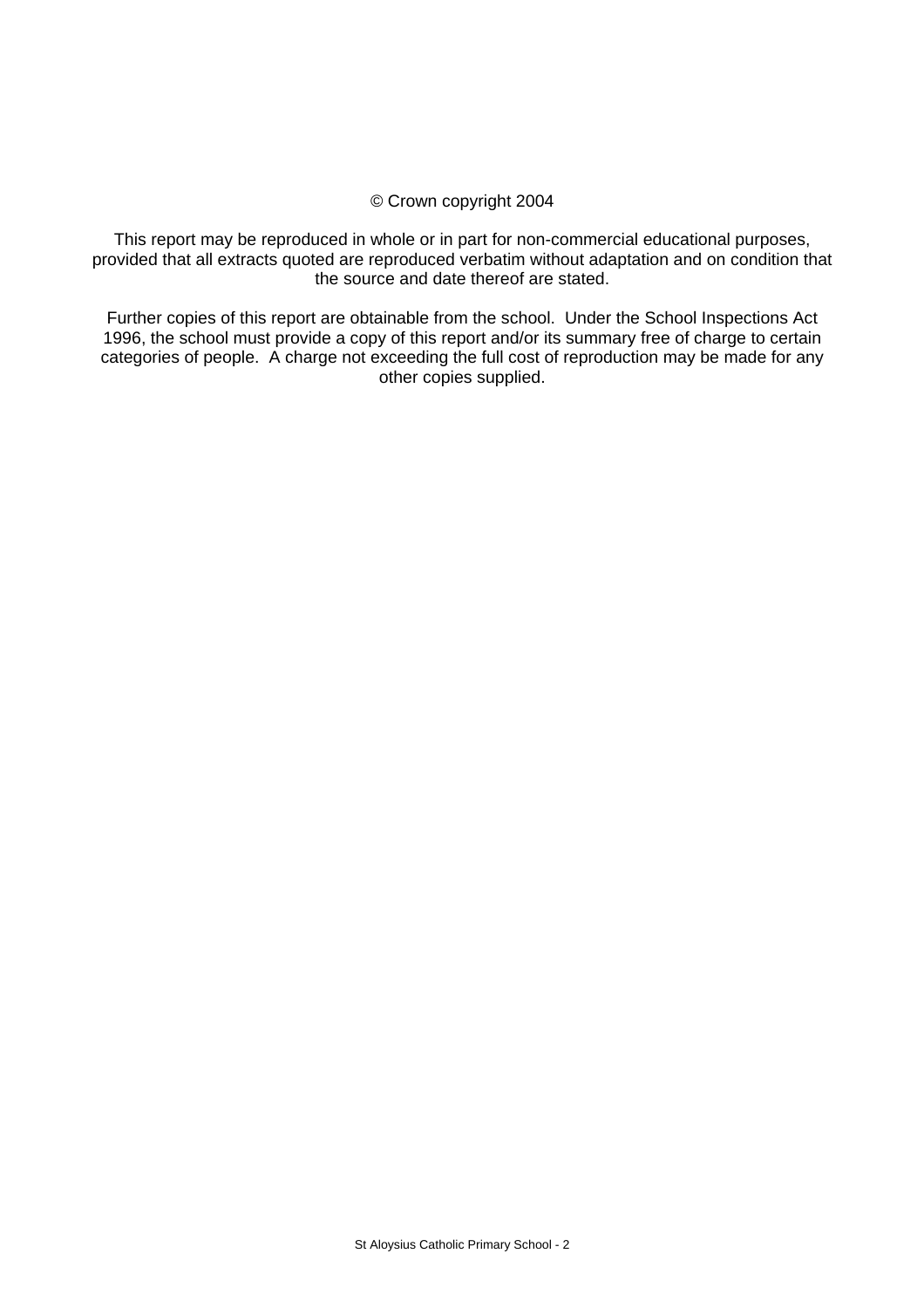# **INFORMATION ABOUT THE SCHOOL**

| Type of school:              | Primary                                                  |
|------------------------------|----------------------------------------------------------|
| School category:             | <b>Voluntary Aided</b>                                   |
| Age range of pupils:         | $3 - 11$                                                 |
| Gender of pupils:            | Mixed                                                    |
| Number on roll;              | 293                                                      |
| School address:              | Twig Lane<br>Huyton-with-Roby<br>Liverpool<br>Merseyside |
| Postcode:                    | <b>L36 2LF</b>                                           |
| Telephone number:            | 0151 477 8110                                            |
| Fax number:                  | 0151 477 8111                                            |
| Appropriate authority:       | The governing body                                       |
| Name of chair of governors:  | Mr P McLachlan                                           |
| Date of previous inspection: | 9 <sup>th</sup> December 2002                            |

# **CHARACTERISTICS OF THE SCHOOL**

St Aloysius is a relatively large Roman Catholic primary school for pupils aged three to eleven serving the Huyton-with-Roby area of Liverpool, a few miles from the city centre. Virtually all the pupils come from the surrounding area, and both parents and governors regard the school as a key provision within both the parish and local communities. There is a similar number of boys and girls in the school's 293 pupils, the great majority of whom are of white, British descent. There are currently eight pupils who are at an early stage of acquiring English. Parts of the area served by the school experience considerable social disadvantage and the percentage of pupils entitled to a free school meal is more than double the national average. Children's attainment on entry to the reception class is well below the standard expected for their age, and many children have poorly developed social and language skills. The proportion of pupils with special educational needs is well above average, although there are currently no pupils with a statement of special educational need. Most pupils joining the school remain in it until it is time to transfer to another school. The school is part of an Education Action Zone and is in both an Excellence in Cities and New Deal for Communities area, and has appointed full-time learning and parent mentors. It received Schools Achievement Awards for progress in both 2001 and 2002.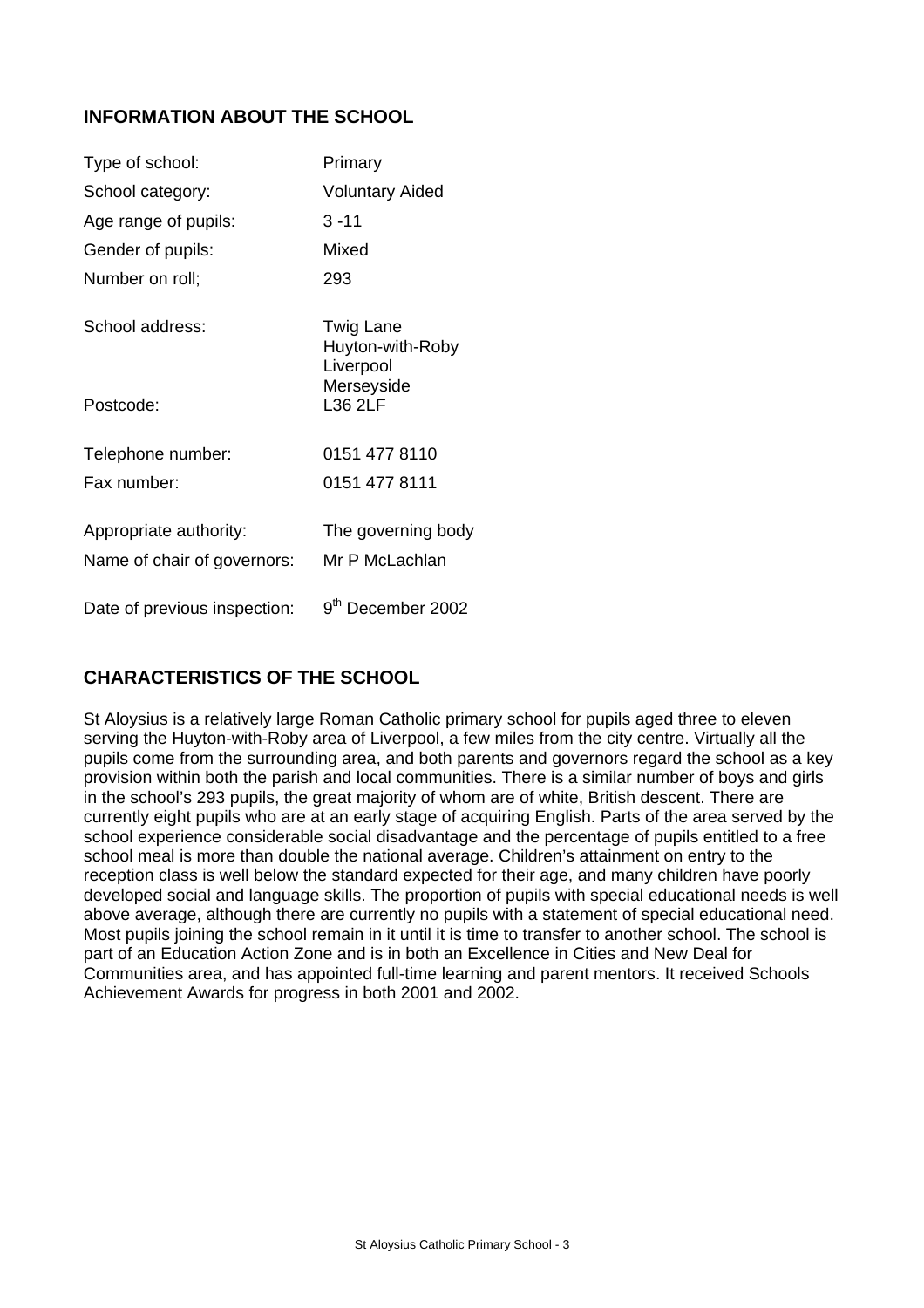# **INFORMATION ABOUT THE INSPECTION TEAM**

| <b>Members of the inspection team</b> |                      | <b>Subject responsibilities</b> |                                                   |
|---------------------------------------|----------------------|---------------------------------|---------------------------------------------------|
| 25771                                 | <b>Peter Sandall</b> | Lead inspector                  | <b>Mathematics</b>                                |
|                                       |                      |                                 | Geography                                         |
|                                       |                      |                                 | Physical education                                |
| 1329                                  | <b>Kevern Oliver</b> | Lay inspector                   |                                                   |
| 15015                                 | Mike Wehrmeyer       | Team inspector                  | Science                                           |
|                                       |                      |                                 | Information<br>communication<br>and<br>technology |
|                                       |                      |                                 | History                                           |
| 1189                                  | Sharon Brown         | Team inspector                  | <b>Foundation Stage</b>                           |
|                                       |                      |                                 | Art and design                                    |
|                                       |                      |                                 | Design and technology                             |
|                                       |                      |                                 | Music                                             |
| 3751                                  | <b>Trudy Cotton</b>  | Team inspector                  | English                                           |
|                                       |                      |                                 | Special educational needs                         |
|                                       |                      |                                 | English as an additional language                 |
|                                       |                      |                                 | Citizenship                                       |

The inspection contractor was:

TRIO Inspections Ltd

University of Warwick Science Park Unit 2, Barclays Venture Centre Sir William Lyons Road **Coventry** CV4 7EZ

Any concerns or complaints about the inspection or the report should be made initially to the contractor. The procedures are set out in the leaflet *'Complaining about Ofsted Inspections'*, which is available from Ofsted Publications Centre (telephone 07002 637833) or Ofsted's website (www.oftsed.gov.uk).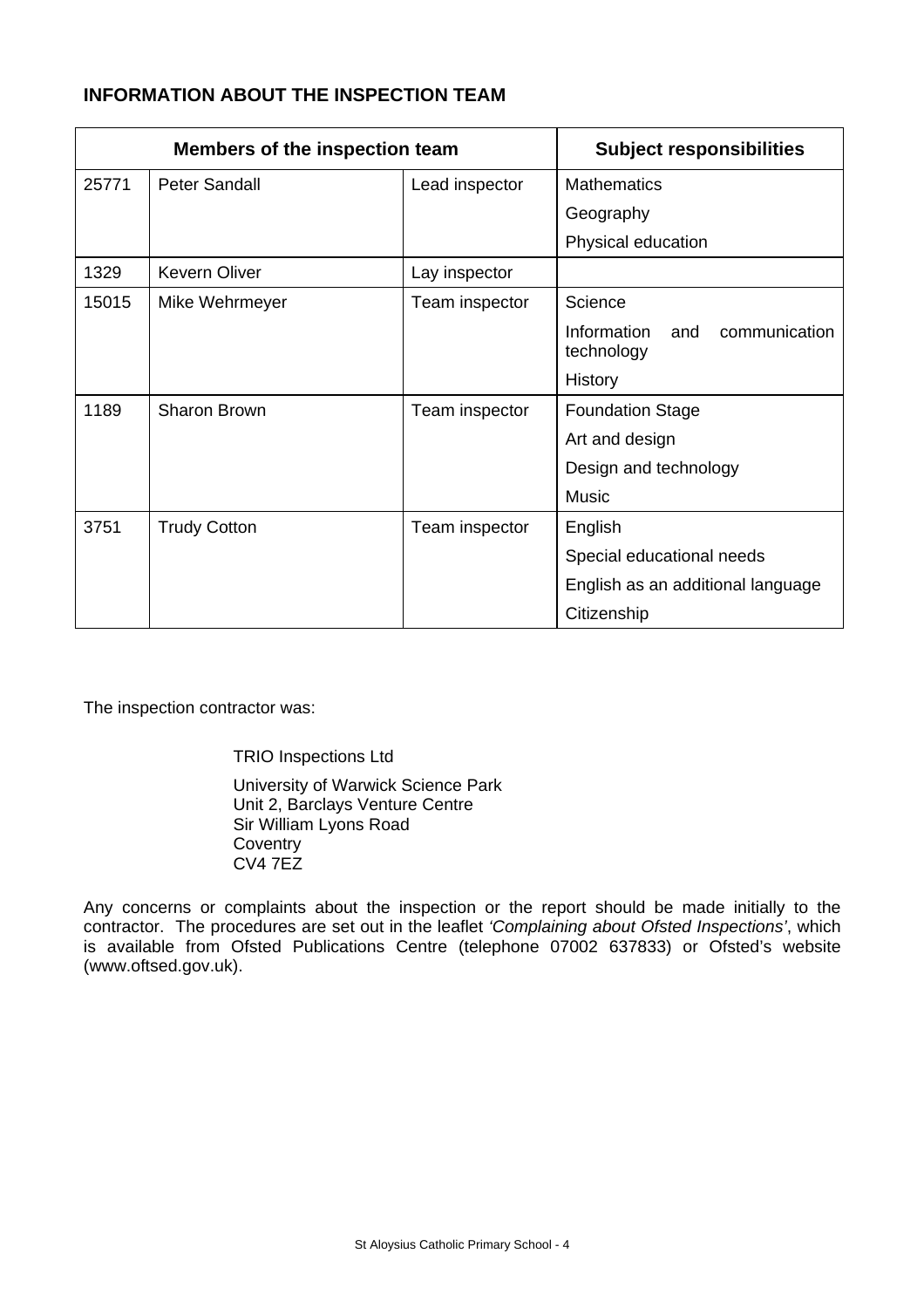# **REPORT CONTENTS**

|                                                                                                                                    | Page |
|------------------------------------------------------------------------------------------------------------------------------------|------|
| <b>PART A: SUMMARY OF THE REPORT</b>                                                                                               | 6    |
| <b>PART B: COMMENTARY ON THE MAIN INSPECTION FINDINGS</b>                                                                          |      |
| <b>STANDARDS ACHIEVED BY PUPILS</b>                                                                                                | 8    |
| Standards achieved in areas of learning, subjects and courses                                                                      |      |
| Pupils' attitudes, values and other personal qualities                                                                             |      |
| <b>QUALITY OF EDUCATION PROVIDED BY THE SCHOOL</b>                                                                                 | 12   |
| Teaching and learning<br>The curriculum<br>Care, guidance and support<br>Partnership with parents, other schools and the community |      |
| <b>LEADERSHIP AND MANAGEMENT</b>                                                                                                   | 17   |
| <b>PART C: THE QUALITY OF EDUCATION IN AREAS OF LEARNING AND</b><br><b>SUBJECTS</b>                                                | 20   |
| AREAS OF LEARNING IN THE FOUNDATION STAGE                                                                                          |      |
| <b>SUBJECTS IN KEY STAGES 1 AND 2</b>                                                                                              |      |
| <b>PART D: SUMMARY OF THE MAIN INSPECTION JUDGEMENTS</b>                                                                           | 34   |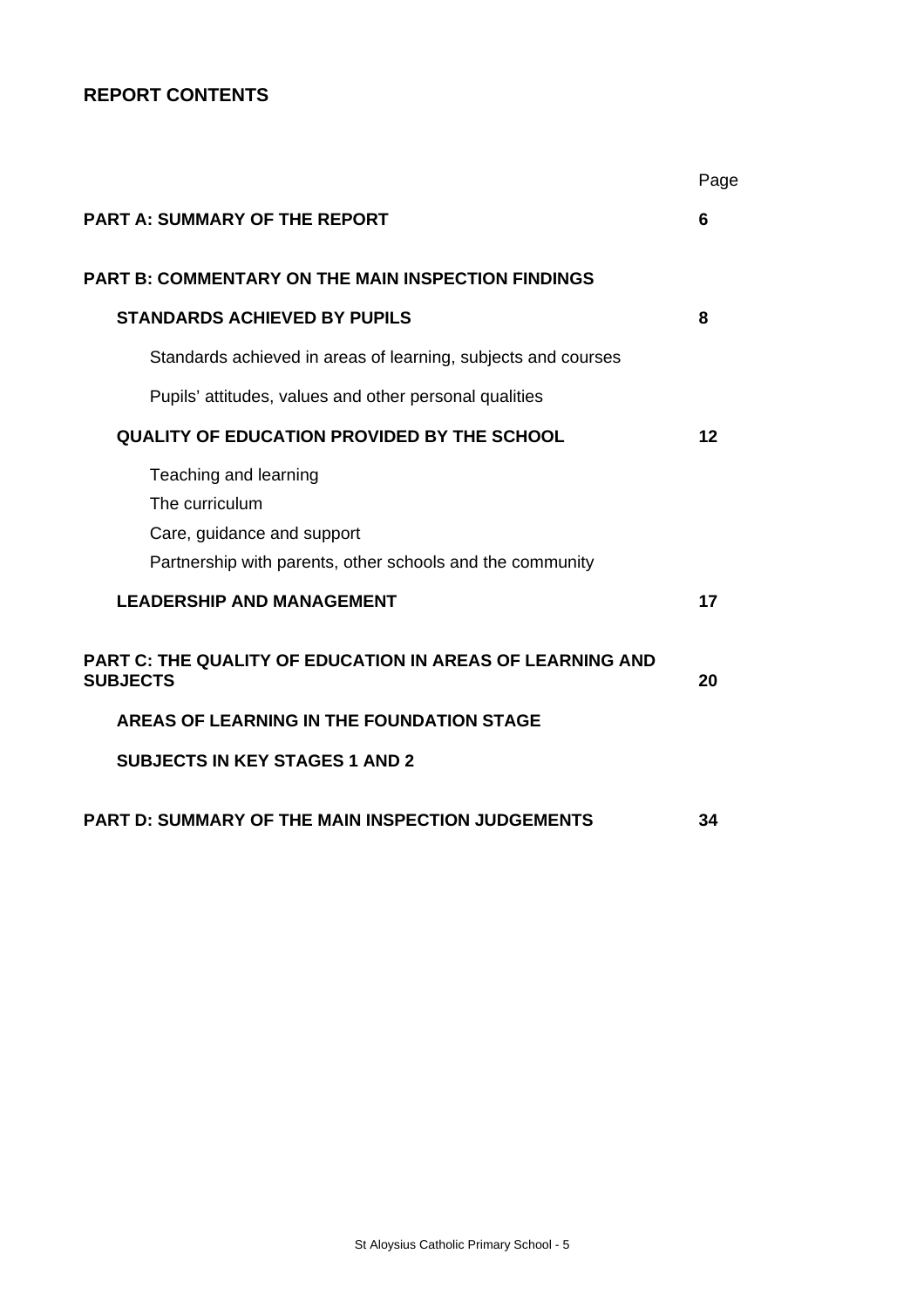# **PART A: SUMMARY OF THE REPORT**

## **OVERALL EVALUATION**

St Aloysius is a **very effective** school which offers its pupils a very good education and gives very good value for money. There is a very strong collective ethos which values everyone connected to the school. Teaching and learning are very good. The very good leadership of the headteacher and senior teachers is supported by a very effective group of governors and a dedicated staff. Pupils achieve well overall from what is for most a well below average starting point, attaining below average standards in English but average standards in mathematics and science by Year 6.

The school's main strengths and weaknesses are:

- The school is very well led and managed.
- The governing body is very well informed and contributes to the very good management.
- Teaching and learning are very good overall, with assessment being used very effectively.
- Standards in writing are relatively weak by Year 6.
- Pupils have very good attitudes to school and behave very well.
- The very good curriculum enriches pupils' experience.
- Pupils are very well cared for.
- Attendance remains unsatisfactory, despite the school's best efforts.
- Standards in music are below national expectations.

The school has made very good improvement since its inspections in 2002 and 2003. Standards are much higher than they were and pupils achieve well, and in many cases very well. Teaching and learning are now very good, and senior managers carry out their roles very effectively. The school gives very good value for money. As a result, the inspection team agree that not only does the school no longer have serious weaknesses, but that it is in many ways an example of good practice.

| in in<br>National<br><b>Results</b><br>Curriculum tests at the |      | similar schools |      |      |
|----------------------------------------------------------------|------|-----------------|------|------|
| Year<br>0f<br>6,<br>end<br>compared with:                      | 2002 | 2003            | 2004 | 2004 |
| English                                                        |      |                 | С    |      |
| <b>Mathematics</b>                                             |      |                 | С    |      |
| Science                                                        |      |                 |      |      |

## **STANDARDS ACHIEVED**

*Key: A - well above average; B – above average; C – average; D – below average; E – well below average Similar schools are those whose pupils attained similarly at the end of Year 2.* 

Pupils' achievement is **good** overall. The majority of children enter the Foundation Stage with well below average attainment and achieve well, although still falling short of attaining the goals children are expected to reach by the end of reception. Pupils also achieve well in Years 1 and 2, currently attaining below average standards in reading, writing and mathematics by the end of Year 2. This good achievement is continued in Years 3 to 6 in all subjects, as is shown by the results of the Year 6 tests in 2004, when pupils of all abilities achieved very well in comparison with those in similar schools. The quality of teaching means that the school is well placed to continue to improve pupils' attainment, and although the present standards of pupils in Year 6 are not as high in English, they are greatly improved from their Year 2 test results in 2001. Standards in science are in line with those expected nationally, an improvement on the 2004 test results. Standards in mathematics are in line with the national average, as they were in 2004.

Pupils have **very good** personal qualities, and their spiritual, moral, social and cultural development is very good. They show very good attitudes to each other, and enjoy very good relationships with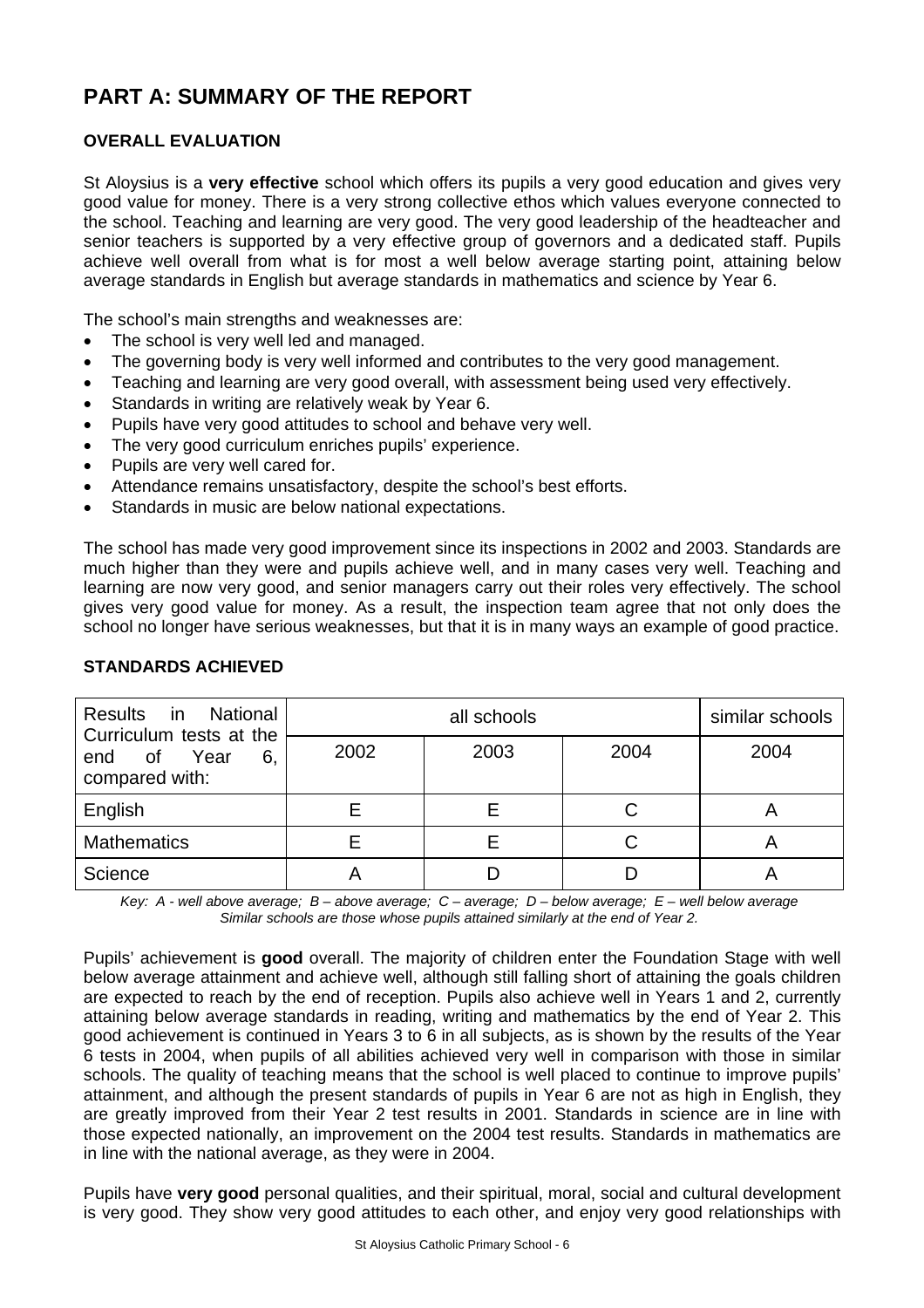adults in the school. This, together with very good behaviour by the great majority, contributes to a very positive ethos. Attendance remains well below average, as some parents do not support the school's very good efforts to ensure their children attend regularly and on time.

## **QUALITY OF EDUCATION**

The school provides a **very good** standard of education and teaching and learning are **very good**  overall. Almost half the lessons seen were of very good quality with some being excellent. Teaching is particularly effective for the older pupils, with good teaching evident in all stages. Combined with pupils' very good attitudes and behaviour this creates a very positive learning atmosphere. Teachers are very well supported, by involved and motivated, teaching assistants. Pupils of all abilities are given good encouragement and as a result achieve well in their studies. The school's very good procedures for assessment and the tracking of individual pupils' progress ensure that work is pitched at an appropriate level, and teachers continuously evaluate the effectiveness of their lessons. A positive, 'can-do' attitude, which is basic to the ethos of the school, has resulted in a very effective education whether measured by results or by pupils' engagement.

Very good arrangements for introducing children new to the school ensure they make a positive start. The school works hard to provide a broad and interesting curriculum, very well supported by visits and visitors. Support for pupils, both personal and academic, is very good, in the main due to the excellent relationships between pupils and adults. The provision for pupils with special educational needs is good. The school works hard to involve parents in their children's education, although not all respond. There are very good links with the community and very good involvement with other schools that make a significant contribution to pupils' education.

## **LEADERSHIP AND MANAGEMENT**

Leadership and management are **very good**. The headteacher has an excellent vision and sense of purpose which has been fundamental to the school's improvement. She is very well supported in driving the school forward by a very effective deputy and senior staff. There is a culture of high expectation underpinned by excellent strategic planning, leading to the involvement of all staff, both teaching and non-teaching. Management is very effective, with clear roles and responsibilities. The key issue from the previous inspection of developing the role of senior managers has been met very well. Very good performance management contributes to the development of all staff and is very well linked to strategic planning, which in turn is directed at improving pupils' achievement in all aspects of their education. The governing body has a very good understanding of the school's needs and the direction it needs to take, and is fully involved in decisions that seek best value. Governors are well organised and self-evaluative. Statutory requirements are met. Financial management is very good and is closely linked to the school's priorities.

## **PARENTS' AND PUPILS' VIEWS OF THE SCHOOL**

Both parents and pupils are very satisfied with the school. The parents attending the parents' meeting or returning questionnaires were full of praise, feeling they were made welcome and kept well informed. They believe, and inspectors agree, that their children are receiving a very good education. Pupils told inspectors that they enjoy their lessons and that the staff of the school care for them very well. This is also supported by inspection evidence.

## **IMPROVEMENTS NEEDED**

The most important things the school should do to improve are:

- Raise standards in English, particularly through extended writing and writing in other subjects.
- Maintain the focus on improving the attendance of a minority of pupils.
- Improve provision in music in order to raise standards.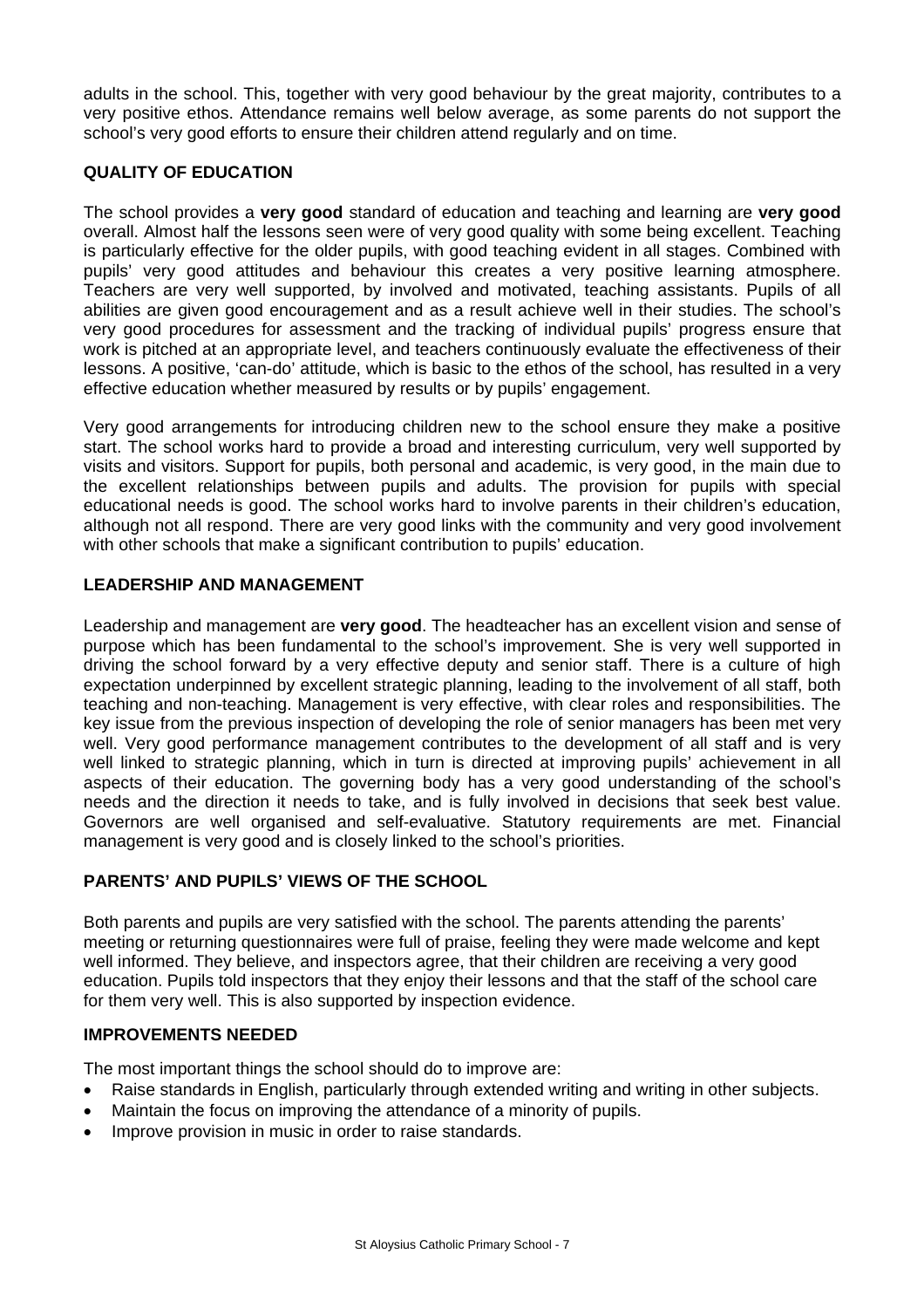# **PART B: COMMENTARY ON THE INSPECTION FINDINGS**

# **STANDARDS ACHIEVED BY PUPILS**

## **Standards achieved in areas of learning and subjects**

Pupils' achievement is **good**. It is good in the Foundation Stage, and good by Year 2, where pupils attain average standards in all subjects with the exception of reading, writing and music. Achievement continues to be good by Year 6. Standards in the core subjects of mathematics and science are average, but remain below average in English. By Year 6 girls' attainment is better than that of boys in all three core subjects, most particularly in mathematics.

### **Main strengths and weaknesses**

- The great majority of pupils achieve well over their time in school from a well below average starting point.
- Attainment in national tests in 2004 was well above that in similar schools.
- Achievement in mathematics and science is very good.
- Standards are below average in English through the school, although pupils achieve well.
- The trend in standards in results in tests at the end of Year 2 and Year 6 is above the national trend.
- Standards in music are below national expectations.

### **Commentary**

1. The school's results in the 2004 national tests in reading for pupils in Year 2 indicate standards which, while improving, remain below average. However, they are better than those found in schools with a similar percentage of pupils entitled to a free school meal. Results in writing and mathematics are average and show great improvement, both from the previous year and over time. In these subjects national test results show attainment to be well above that in similar schools. The school's trend of improvement in national test results at Year 2 is better than that found nationally.

#### *Standards in national tests at the end of Year 2 – average point scores in 2004*

| Standards in:      | School results | <b>National results</b> |
|--------------------|----------------|-------------------------|
| Reading            | 15.0(14.7)     | 15.8(15.7)              |
| Writing            | 15.0(13.3)     | 14.6 (14.6)             |
| <b>Mathematics</b> | 15.9(14.5)     | 16.2(16.3)              |

*There were 43 pupils in the year group. Figures in brackets are for the previous year* 

2. National test results in 2004 in Year 6 are average in English and mathematics, but below average in science. When compared to schools whose pupils attained similar standards in the Year 2 tests four years ago, their attainment is well above expectation in English and mathematics, and above expectation in science. Again, the trend of improvement is above that found nationally, and has been quite dramatic over time. National test results show that pupils of all abilities achieve very well, including those with special educational needs, the percentage of whom is above that found in most schools.

#### *Standards in national tests at the end of Year 6 – average point scores in 2004*

| Standards in:      | School results | National results |
|--------------------|----------------|------------------|
| English            | 26.7(25.1)     | 26.9 (26.8)      |
| <b>Mathematics</b> | 27.5(24.2)     | 27.0 (26.8)      |
| Science            | 28.2 (27.5)    | 28.6 (28.6)      |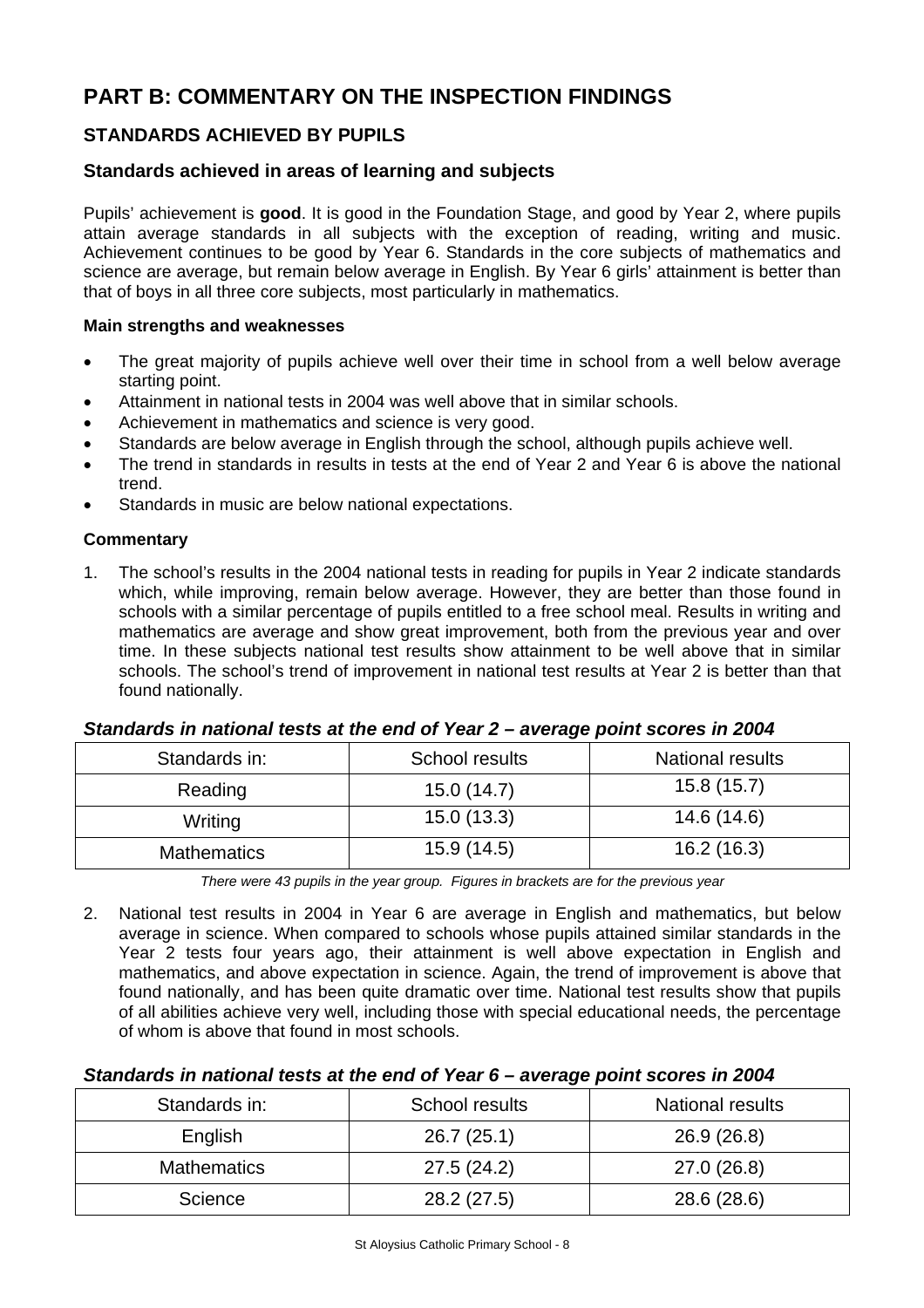*There were 35 pupils in the year group. Figures in brackets are for the previous year* 

- 3. Inspection evidence broadly supports these national test results. Children enter the Foundation Stage with levels of attainment that are well below average overall. Despite good teaching in most areas, most will not reach the expected early learning goals in any of the six areas of learning. Very good teaching in Years 1 and 2 means that by Year 2 pupils are working at expected levels in their speaking and listening, but not in reading or writing and mathematics. By Year 6, standards in English remain below average in both reading and writing, but are average in mathematics and science, again as the result of very good teaching. Pupils reach expected levels in all other subjects with the exception of music, where a limited curriculum in the past has had an impact on progress.
- 4. There has been very good improvement in standards since the inspection in 2002, and this has continued since the visit by Her Majesty's Inspectors (HMI) in 2003. Pupils now achieve very well in most subjects, and the issues concerning problem solving and investigation in mathematics and science are now strengths, as is the challenging of higher attainers. However, independent writing at length, particularly by older pupils, and writing in other subjects of the curriculum, identified by HMI and the school itself as areas needing further improvement, are both still issues for the school.
- 5. Particularly as the school has an above average proportion of pupils with special educational needs, reaching national standards represents very good achievement, as is seen by the fact that pupils' attainment is well above average when compared with pupils in similar schools in the 2004 national tests. The percentage of pupils attaining the expected level 4 in national tests at Year 6 shows that many pupils with special educational needs are making very good progress. At the same time, more able pupils are challenged to achieve as well as they can, and many do so. In the 2004 national tests, the percentage of pupils achieving the higher level 5 was average in English and science, and above average in mathematics. The school sets challenging targets for pupils' achievement which are closely linked to on-going tracking systems, ensuring that targets are realistic. The schools own records, based on both teacher assessment and optional tests, show that nearly all pupils make at least satisfactory progress, and that a high proportion make good, very good and sometimes exceptional gains in the course of a year.
- 6. Pupils' achievement is judged to be good overall, rather than very good, because inspection evidence in English indicates that current standards through the school in reading and writing, while improving, remain below average. Through very good leadership and good teaching, standards have improved dramatically since the national tests in 2002, when reading and writing at Year 2 were in the lowest five per cent of schools nationally, and standards in English at Year 6 were well below the national average. However, both reading and writing are skills which need time to be developed and consolidated. The quality of pupils' writing overall suggests that there is some way to go for many pupils, particularly in terms of spelling, handwriting and the ability to write at length for a specific purpose, and this is supported by the school's own assessment procedures. Pupils have opportunities to write in other subjects and there is some overall planning to link these to recently acquired writing styles from their literacy lessons, but this is not consistent across the school. While pupils are taught the techniques of reading well, and less able pupils in particular make good progress, reading for enjoyment is not yet part of the culture of older pupils.
- 7. Evidence from national tests in Year 6 show that girls have achieved better than boys over the last five years, with the difference being very marked in mathematics. The school is aware of this through its own analysis and has strategies in place to address it, although so far the gap remains, as both boys' and girls' results are improving at a similar rate. The inspection team were unable to find any specific reasons for the anomaly; certainly, both boys and girls are encouraged to do their best in all subjects and are given the support they need.
- 8. The quality of education the school provides is clearly linked to the intentions of the leadership of the school and the quality of management. The school aims include a commitment to both high standards and the best possible achievement by all pupils, and recognition that this will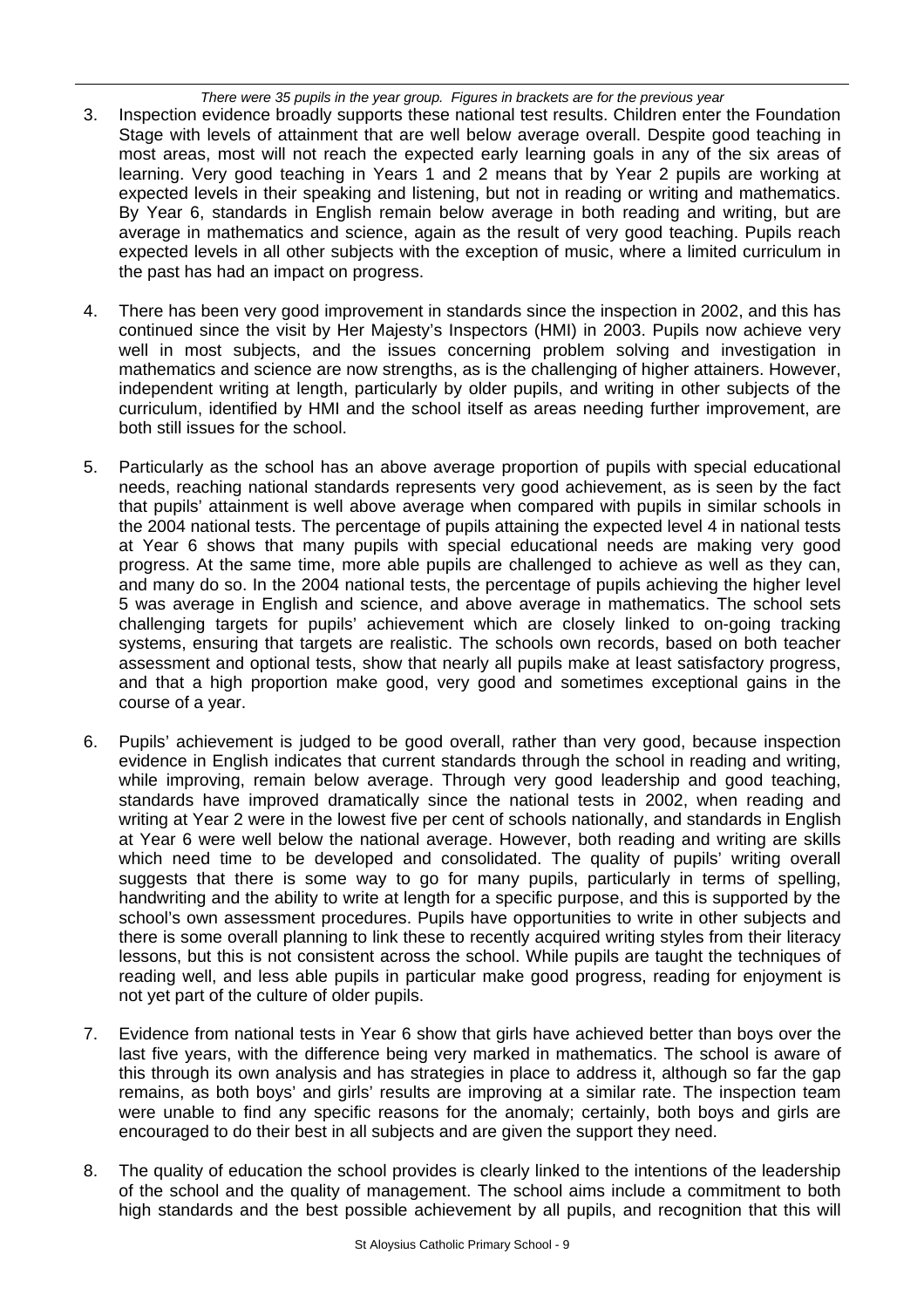only be achieved through a high quality teaching and non-teaching staff with clearly defined roles. The clear focus on teaching and learning is very well supported by procedures such as performance management which are directly related to giving all pupils the opportunity to succeed. It is indicative of the school's approach that the senior management team is entitled the 'Learning and Teaching Team'. The accurate tracking of the progress of individual pupils, and emphasis on building on existing achievement, both make a strong contribution to the successful drive to raise standards. The school's own 'Raising Standards Report' accurately summarises progress over the year and highlights both successes and areas for development.

- 9. Provision for pupils with special educational needs is good and is meeting their specific needs. Most provision is for pupils who have difficulties with their reading and writing. Support is either within the classroom, where work is planned for different levels of ability, or in small groups outside the class room. Provision has improved since the last inspection. An audit of special educational needs has ensured that pupils are quickly identified and that provision is put in place. All pupils have individual learning plans which are used to guide work in class lessons or in work in small groups outside the classroom. Pupils are aware of the progress they make and are keen to do well.
- 10. There is good provision for pupils learning English as an additional language**.** Eight pupils benefit from the support and expertise of a specialist teacher from outside the school. Assessment of their specific language needs guides provision. Pupils at the early stages of learning English receive targeted support in small groups or individually, depending on need. Two out of the three pupils working at an intermediate level are developing their fluency well, while one less confident pupil has been targeted for extra support. The school is very clear about the difference between learning English as an additional language and having special needs. The progress of three other pupils working in mainstream classes is monitored and all are achieving well with their spoken and written English.

## **Pupils' attitudes, values and other personal qualities**

Pupils' **very good** attitudes to school enhance their learning and progress. Their behaviour is very good and their personal development is good. Pupils' spiritual, moral, social and cultural development is **very good**. Attendance is **unsatisfactory**.

#### **Main strengths and weaknesses**

- Pupils enjoy school and are keen to learn.
- The school has high expectations of pupils' behaviour and promotes moral development.
- The school is a very orderly community where pupils are free from bullying and harassment.
- Pupils have very good relationships with adults in the school and with one another.
- Very good opportunities are provided for spiritual development.
- Attendance is unsatisfactory, being well below the average for primary schools.
- The school council fulfils its role very effectively.

#### **Commentary**

11. Pupils demonstrate very good behaviour at all times. This, as well as their very good attitude to learning, starts in the Foundation Stage, where there is a good emphasis on personal and emotional development and children are encouraged to act responsibly. The good start is built on consistently by everyone engaged with the pupils. Relationships are a strength throughout the school, both between pupils themselves and with adults. Pupils are enthusiastic and many participate in after school clubs including a wide range of sporting activities. Teachers and other adults act as good role models, encouraging pupils by their example. As a result moral development is very good. There have been no exclusions in the last two years.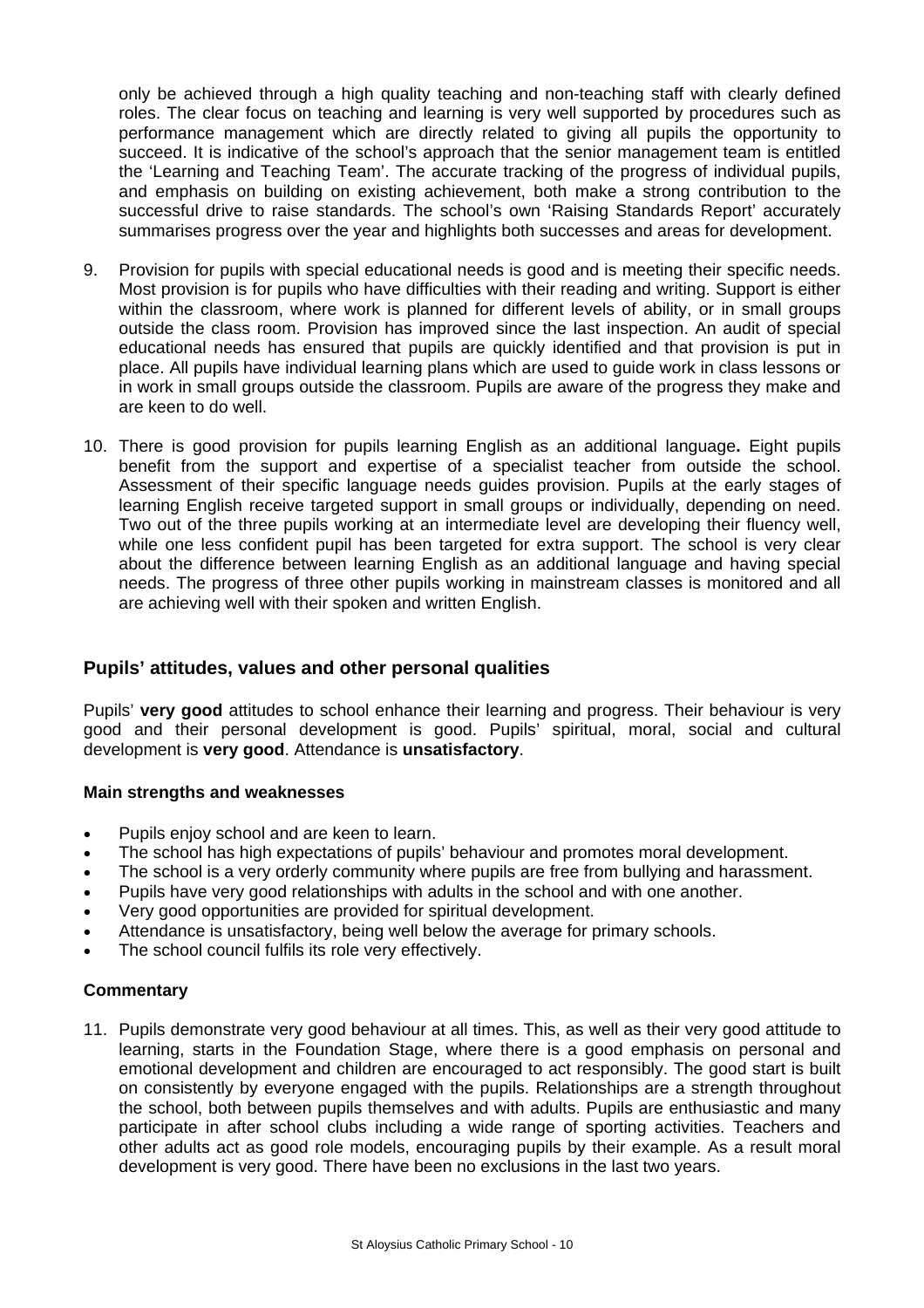- 12. Boys and girls are equally willing and able to take responsibilities, which include prefects and playground buddies as well as classroom monitors. Pupils were observed helping in assemblies and helping out at lunchtime, with older pupils caring for younger children and also helping with clubs for younger children, such as gymnastics. Pupils help in the nursery at lunchtime. The school council is a strength in the school, playing a very effective role in school life. For example, they took part in interviewing candidates for the position of parent mentor, expressing their views sensibly and contributing effectively to the final appointment.
- 13. The pupils are very happy in school. The school deals very effectively with any bullying or harassment issues. Bullying is not a significant issue. A race awareness policy is now in place. Pupils were confident when talking to inspectors and have a good regard for themselves, their peers and the whole school community. They are quick to identify right from wrong. A very good relationship exists across year groups, as was seen by inspectors during lunchtime in both the hall and playground. Pupils demonstrate maturity and understand the consequences of their actions, resulting in responsible and sensible behaviour and attitudes to school. In lessons they work happily in pairs or small groups, discussing their work and readily sharing ideas, because this is what their teachers expect. Pupils' social development is very good.
- 14. The spiritual development of the pupils is very good. Pupils have good opportunities to reflect on the beliefs of others. In assemblies there are opportunities for reflection as music greets pupils' arrival and quiet times when pupils can reflect on closing prayers. 'Circle time' is used very effectively to help pupils to understand and deal with feelings and emotions. The ethos of the school encourages respect because of the way everyone is treated and the expectation that concern for others is the norm. Teaching styles ensure that pupils are given the opportunity to contribute and that their ideas are valued.
- 15. Their cultural development is good. The headteacher has promoted more cultural activities to improve pupils' awareness. In art they have the opportunity to learn from the works of famous artists. Pupils have the opportunity to study their own community through the visits and activities planned for them, including a residential experience. Visits from a performing arts band, poets and artists in residence, theatre groups and participation in school choirs are a few of the many opportunities enriching their development and preparing them for life in a culturally diverse society.

| Authorised absence      |      | Unauthorised absence |         |
|-------------------------|------|----------------------|---------|
| School data             | 7.4% | School data          | $1.5\%$ |
| <b>National</b><br>data | 5.1% | National data        | $0.4\%$ |

# *Attendance in the latest complete reporting year (%)*

*The table gives the percentage of half days (sessions) missed through absence for the latest complete reporting year.*

16. Attendance is unsatisfactory because it is well below the national levels for schools of this type and size. The high percentage of unauthorised absences shows that a small number of parents keep their children away from school without offering any explanation. However, the school is making great efforts to improve the situation. Very good systems for encouraging better attendance, which are co-ordinated by the learning mentor, have recently been implemented. She has introduced robust checks by staff and targeted parents of all pupils whose attendance is below 95 per cent, and these are already having a positive impact. The school works very closely with the attendance officer and receives very good support from outside agencies. A variety of awards and incentives are provided, such as vouchers for McDonalds and Everton Football Club, and these have had a real impact. The school's very accurate records for the current term suggest that a significant improvement in attendance is well under way. The new systems are having a similarly beneficial impact on punctuality.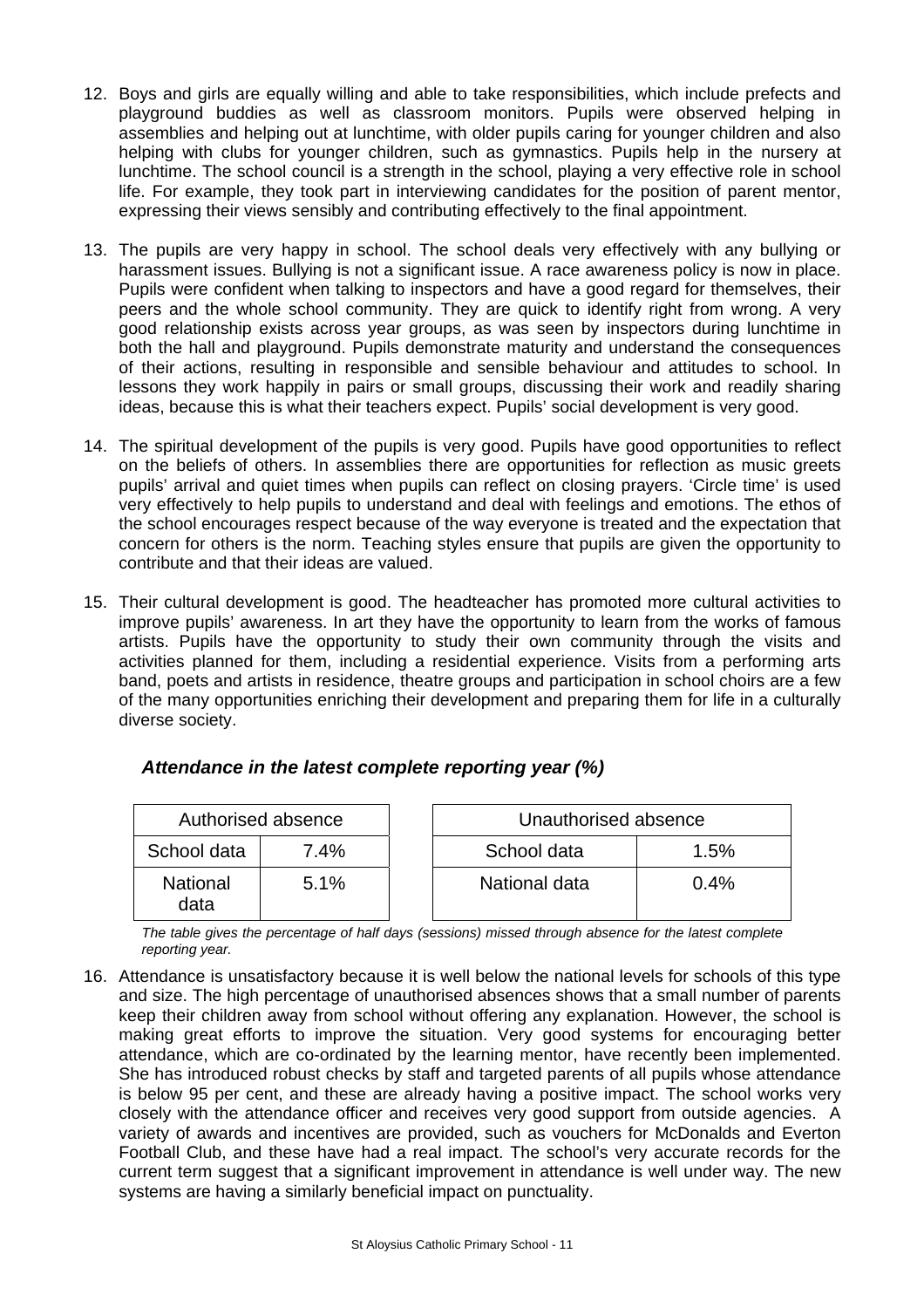# **QUALITY OF EDUCATION PROVIDED BY THE SCHOOL**

The school provides a **very good** education for all its pupils. The very good ethos supports learning, as does a shared commitment to improvement and very good leadership and management. Pupils are given a very good level of support and guidance, and there are good links with parents. Links with other schools and the community are very good.

# **Teaching and learning**

Teaching and learning are **very good** overall. They are good in the Foundation Stage and very good in Years 1 to 6. Assessment procedures are **very good** and are used very well.

### **Main strengths and weaknesses**

- Teaching is very good overall.
- Examples of excellent practice were seen.
- Assessment procedures are very effective and support pupils' achievement very well.
- Teaching assistants make a very positive contribution to pupils' learning.
- Tracking systems ensure that progress is monitored very effectively.
- Pupils' understanding of their own learning targets is at an early stage.

### **Commentary**

| Excellent | Very good | Good                            | Satisfactor   Unsatisfacto | Poor | Very Poor |
|-----------|-----------|---------------------------------|----------------------------|------|-----------|
| 2(5%)     |           | $17(43\%)$   14 (35%)   7 (18%) |                            |      |           |

## *Summary of teaching observed during the inspection in 40 lessons*

*The table gives the number of lessons observed in each of the seven categories used to make judgements about lessons; figures in brackets show percentages where 30 or more lessons are seen.* 

- 17. The reasonable progress in improving the quality of teaching and learning noted by HMI in 2003 has moved on to great effect, as can be seen from the above summary. Teaching is now predominantly good, with just under half being very good or, occasionally, excellent. This represents an immense change since 2002, when 10 per cent of teaching was unsatisfactory and only 7 per cent was judged to be very good. This is due to a combination of very effective leadership, well focused support, both within the school and from outside agencies, and the determination of teachers to provide their pupils with very good opportunities to learn. Parents are right to believe their children are well taught.
- 18. Teaching is good in the Foundation Stage, with a balance between child-initiated and teacherdirected activities. As many children start in the nursery with attainment which is well below that expected by this age, there is a good and effective emphasis on their personal and social development. As a result the children form good relationships with their teachers, quickly learn classroom routines and become happy, settled and ready to learn. They make good progress in most of the six areas of learning, but writing tasks are not sufficiently demanding, particularly for the more able children.
- 19. For pupils in Years 1 to 6 teaching is very good overall, although this was not consistent across all classes. It is at its best in Years 2 to 6, where almost two thirds of lessons were judged to be very good, and also in the mixed YR/Y1 class. Pupils in Year 2 and Year 6 are very well taught, and this is relevant to the high standards attained in the 2004 national tests. The school's chequered history means that older pupils especially have had a lot of catching up to do in a short time. In discussion pupils in Year 6 appreciated this, feeling as inspectors did that they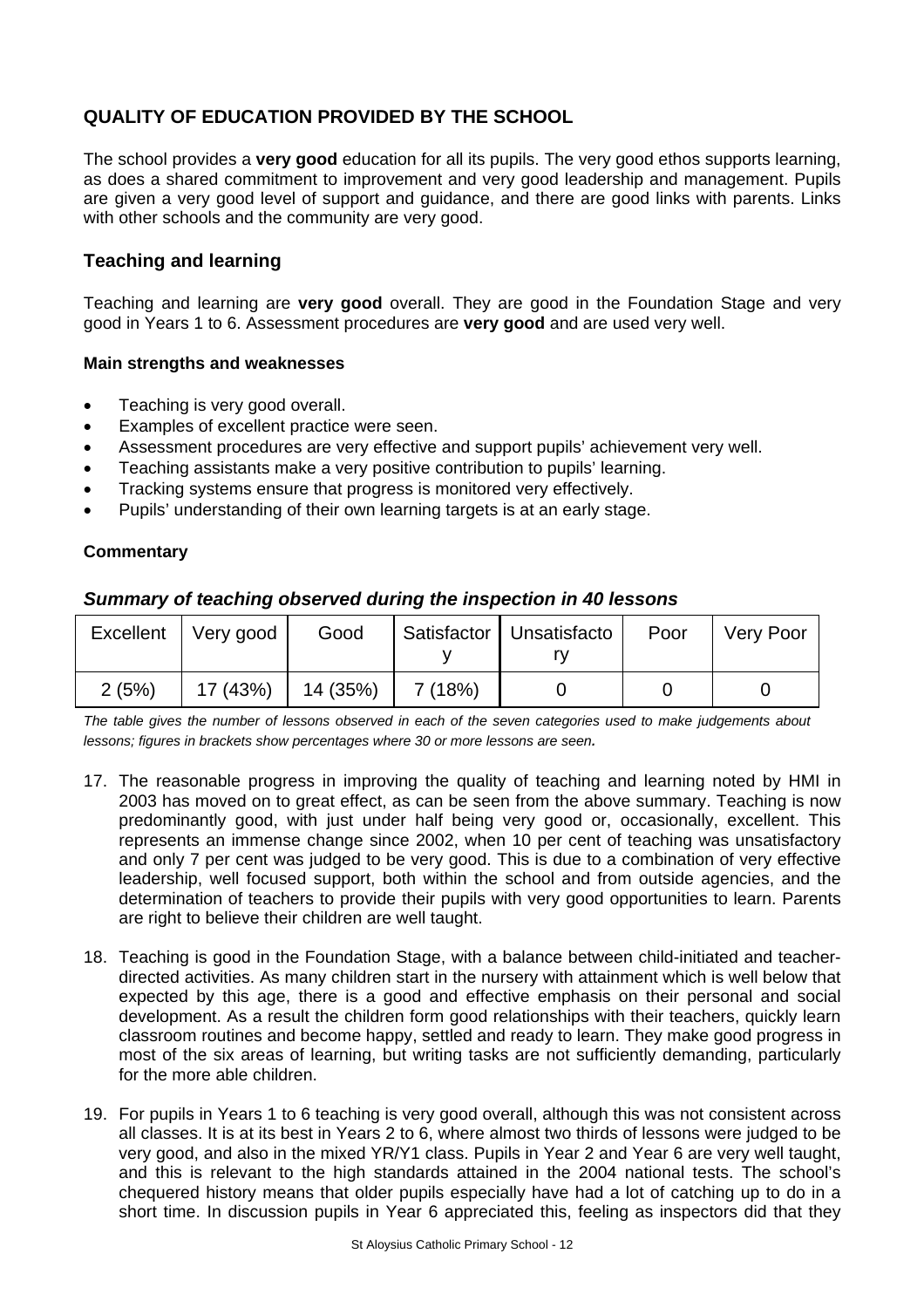were continually challenged to do better while being taught in an enjoyable way which built on their enthusiasm. However, the quality of teaching through the school is now good enough to accelerate the learning of all pupils and build successfully on the foundations that have been laid.

- 20. The ethos of the school has a strong bearing on pupils' learning. High standards of behaviour are expected and obtained, resulting in a positive learning atmosphere. Pupils are encouraged to share their ideas, often with a 'discussion partner'. Teachers listen to the pupils and encourage them to explain their reasoning using appropriate vocabulary, one of the main reasons why pupils make very good progress in speaking and listening skills. An atmosphere of mutual trust ensures that pupils of all abilities are enthusiastic learners. Teachers discuss the purpose of the lesson with the pupils at the very beginning, and then follow this up at the end. Pupils spoken to like this, and clearly feel properly engaged in their learning.
- 21. Leadership sets clear goals for improving the quality of teaching and learning through a comprehensive and focused improvement plan. The school's 'deluxe planning cycle', which involves subject leaders in planning a lesson with another teacher, delivering it together and then reviewing and evaluating it, successfully promotes discussion about teaching styles and practice based on shared experience. The revision of the school's marking policy has resulted in more helpful comments, seen in the scrutiny of work, but there is less evidence of the areas for improvement identified being linked to pupils' own targets in English. Good use is made of available resources, with ICT providing a good example. The new suite is made good use of because teachers prepare their lessons well to take advantage of the programs available. Where interactive whiteboards are in classrooms, teachers use them with both enthusiasm and a good level of expertise, and as a result they make a strong contribution to pupils' learning.
- 22. Pupils with special educational needs are well taught, both through small focus groups outside the classroom and by suitably targeted work in lessons. Learning support staff are well briefed and both they and the teachers relate work provided to pupils' individual education plans. Very good use is made of experts from outside the school. The special needs co-ordinator and learning support teacher work together effectively to ensure pupils make progress.
- 23. Teaching and learning are good for pupils who have English as an additional language. There is good liaison between the specialist teacher who comes into school and the class teachers of relevant pupils. Ongoing assessment of pupils' achievement is shared and built upon in lessons. Pupils working without specialist support achieve well. Progress is monitored and there is flexibility to allow for pupils progressing and moving in and out of groups. In the classroom pupils with English as an additional language can be found working in a range of ability groups, including those for higher attainers.
- 24. There are very good assessment procedures which are used very effectively. Systems are thorough and very well organised and are embedded in the school's practice. Planning and assessment are very closely linked, and teachers evaluate the effect of their lessons, being therefore aware of what has worked well and where pupils or groups of pupils would benefit from further help. The school collects detailed evidence on the achievement of both individuals and groups of pupils, which it uses to set challenging targets which are regularly reviewed. These high expectations are often rewarded, with some pupils making quite remarkable progress in the course of a year. Pupils' answers to tests are analysed to isolate and then reinforce weaker areas through future planning. Pupils' individual targets in English and mathematics are shared with pupils and parents and are beginning to be reflected in pupils' work, although more reference to them in teachers' marking would make them more effective still.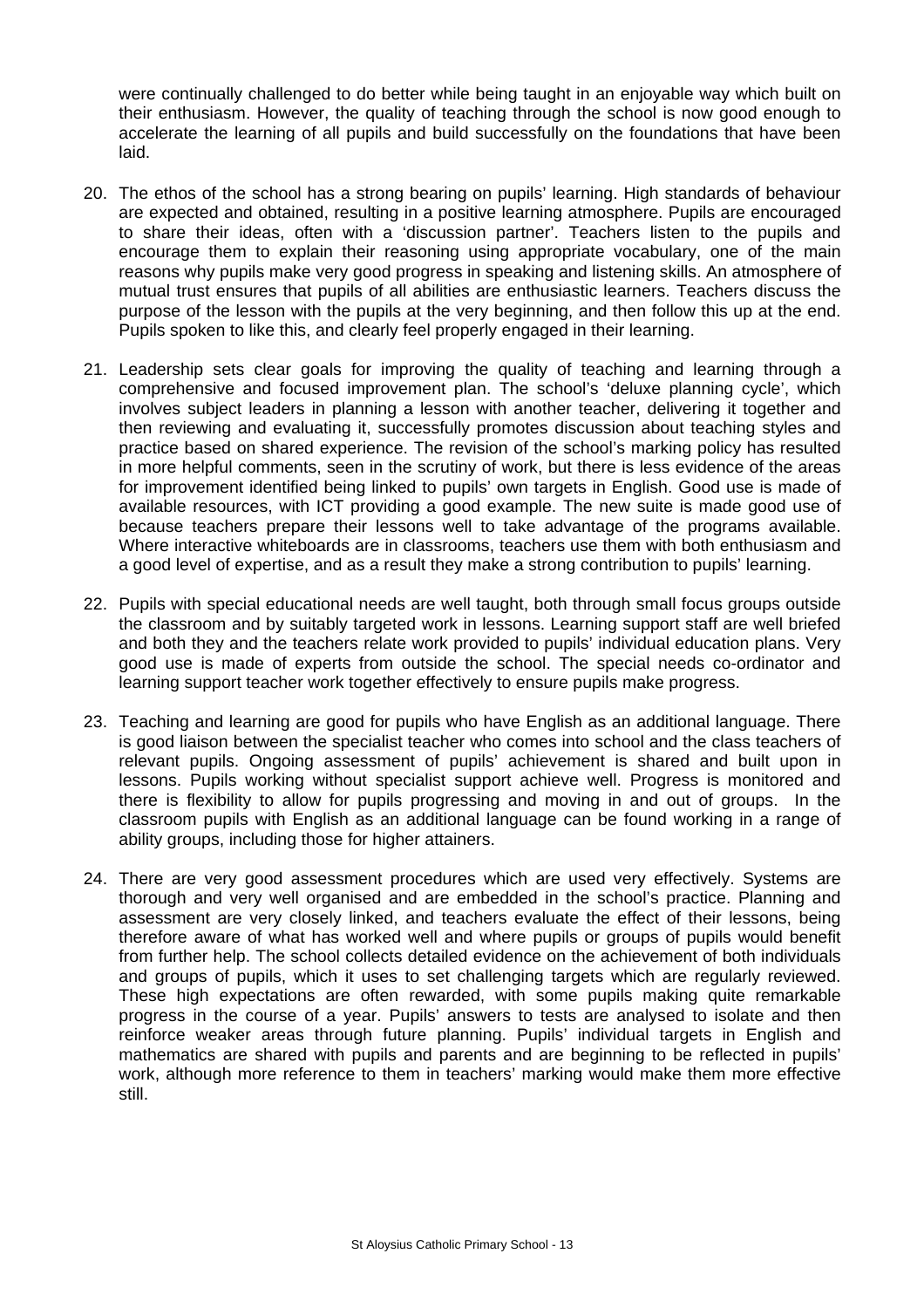# **The curriculum**

The school offers pupils a **very good** curriculum which is broad and balanced and meets national requirements. The pupils are given **very good** opportunities to participate in a range of different extra-curricular activities. Accommodation and resources are **good** overall.

### **Main strengths and weaknesses**

- There is a very good range of activities to provide additional learning opportunities for pupils, supplementing strong basic skills planning.
- The Foundation Stage curriculum is well designed to meet the individual needs of children under five, giving them a good start to learning.
- The arrangements to match tasks to the needs of all pupils are very good.
- Good provision for special needs enables these pupils to make good progress.
- Within the stimulating and generous accommodation, classroom assistants make a strong contribution to learning and contribute well to raising standards.
- The curriculum is innovative and considerably improved since the previous inspection, but planning for music and some aspects of writing is not as strong.

- 25. The school curriculum meets all statutory requirements. Significant progress has been made in rectifying weaknesses identified in the previous report. The curriculum for ICT has moved forward particularly well, ensuring the good resources are used to full effect. The provision for pupils' personal, social and health education is very good, and includes appropriate information about sex education and drugs misuse.
- 26. The curriculum within and across the year groups is very well planned by the teachers as a team. Planning for the acquisition of basic skills in literacy, numeracy, science and ICT lessons is very thorough, thereby ensuring appropriate progression in pupils' learning as they move from class to class. This has been significantly aided by the improvement in the school's assessment and monitoring systems. These enable teachers to be much more aware of what pupils have covered, what they found easy and what they have found difficult. As a result lesson planning, both in the medium and short term, is now much more closely matched to the needs of individual pupils, without losing the level of challenge. Pupils are made very aware of what they are going to be learning. Teachers value the new ideas in the curriculum, and an effective new strategy ensures the plans address different styles of learning as well. Curriculum improvement has played its part in the trend of rising standards and national test results over the previous two years.
- 27. Similar improvements in assessment and precision in planning have strengthened the curriculum in the Foundation Stage. Together with the closer teamwork this phase now provides a good start to children's learning, having been satisfactory in the previous inspection. The provision for pupils who have special educational needs has also improved and is now good. Pupils have equality of access to all aspects of school life, and teachers make good use of pupils' individual learning plans to guide work in lessons. Where pupils receive additional help separately in small groups, this is well targeted and effectively taught.
- 28. A better balance of time is now achieved across all subjects. ICT now has much more time allocated than previously. English now does not occupy a disproportionate amount of the timetable, thereby creating more time for subjects like history, geography and technology. However, the balance of the elements within English and music is not working as effectively. Insufficient attention is paid in the planning to make opportunities for pupils to practise writing at length. While science gives pupils reasonable opportunities to write longer pieces of work, other subjects are not used for this purpose. The school is moving towards topics that link several subjects together, while ensuring the skills of the various subjects remain clearly in focus.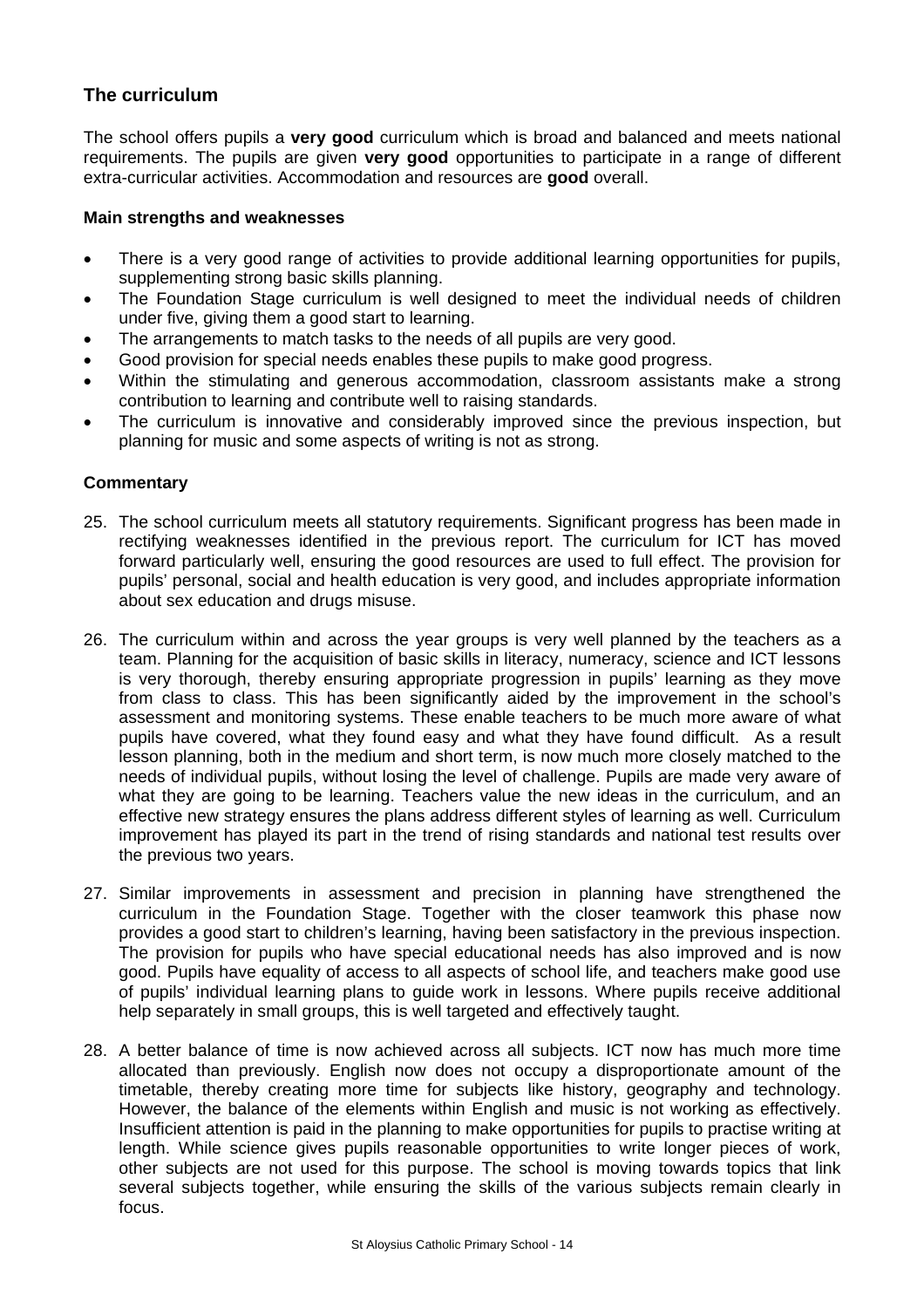- 29. The staff are single-minded in their determination to give pupils the widest possible range of exciting and practical learning experiences. Virtually all subjects are backed up by a range of relevant visits or visitors. These bring learning to life and make a lasting impression in pupils' minds. These enhancements enliven the curriculum and the class-work deriving from them contributes well to raising standards. In ICT, for instance, the visiting specialists from local authority learning centres have been very helpful in filling the modelling and data logging gap until the school's resources for this are in place. This, together with other positive aspects of the curriculum, ensures that pupils are very well prepared for the later stages of their education.
- 30. The school has worked very hard to improve in all directions. Careful appointments within the teaching staff have raised the standard of teaching considerably, and have encouraged new and developmental practice by all teachers. The appointments of both a learning mentor and a parent mentor have broadened the opportunities for improving the quality of pupils' learning. The use of the building itself has been restructured so that it best supports the school's educational intentions, and it is well decorated so that pupils and teachers work in a pleasant environment where pupils' work can be attractively displayed.
- 31. The curriculum benefits from the work of the 'learning and teaching cycle' team. The curriculum manager and core subject leaders involved have produced a secure calendar of actions to be taken to strengthen the curriculum in view of information from very detailed self-evaluation systems. For instance, some data suggests that girls perform better than boys. The team check this thoroughly and take action when necessary. During the inspection no instances of boys being in any way less involved than girls were observed. They have launched what is known as 'deluxe planning.' This takes the assessment and self-evaluation cycle a stage further than most schools. It gives teachers a very detailed knowledge of pupils' learning in the three main subjects of English, mathematics and science, which then transfers into the planning. The action plan shows when this high quality planning system is to move to other subjects, starting with history, with the focus being on extended writing. This is effective and innovative practice, and one which the staff are already sharing with other schools.

# **Care, guidance and support**

The school has **very good** arrangements for looking after pupils' care, welfare and health and safety. Its monitoring of pupils' achievements and personal development is **very good**. There are **excellent** arrangements for involving pupils through seeking, valuing and acting on their views.

## **Main strengths and weaknesses**

- The governors and all the staff ensure that pupils spend their days in a very secure, safe and healthy environment.
- There are very good arrangements for child protection.
- The headteacher and all staff show very good day-to-day care and concern for all their pupils.
- There is an excellent family atmosphere and the school gathers and responds to pupils' ideas and views, including involving them in decision-making, in excellent ways.
- There are very good arrangements for bringing new pupils, whatever their age, into school.

## **Commentary**

32. Governors, staff and everyone else involved with St Aloysius pay great attention to pupils' care and welfare. They ensure that pupils spend their days in a very clean, safe and secure environment. Health and safety procedures are very good and include thorough and regular checks of the whole site and a comprehensive risk assessment system. There is always someone qualified in first-aid on site throughout the school day. Child protection procedures, which are led by the headteacher, are up to date and very good. They include links with all the appropriate authorities.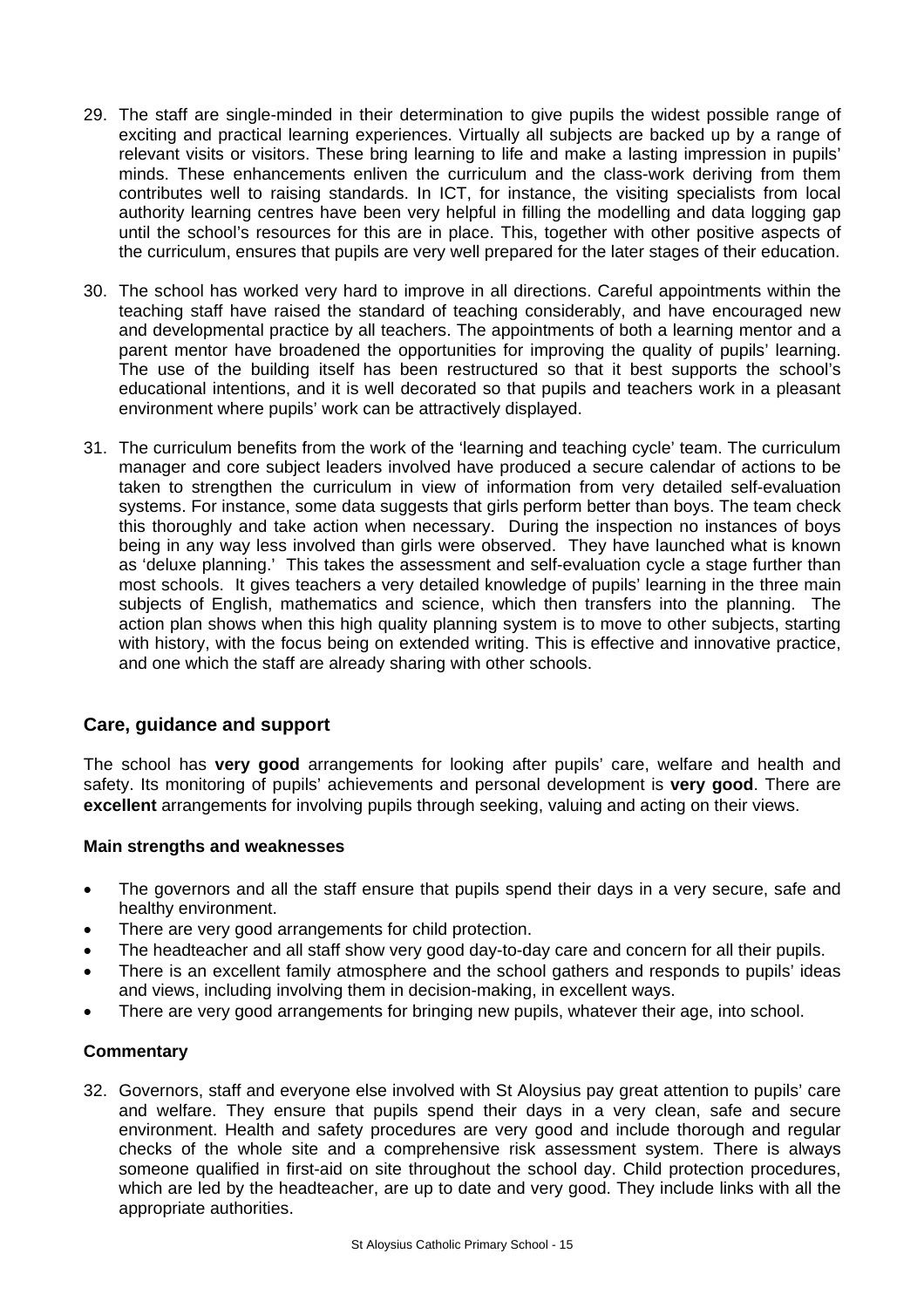- 33. Teachers and support staff know their pupils really well. Using a good combination of formal and informal monitoring systems, they are able to plan for and respond to the learning and personal needs of both individuals and groups of pupils. Pupils' with special educational needs are well catered for with the learning mentor, in particular, having a positive impact on the development of pupils' basic skills such as the ability to listen and follow instructions. The help of outside agencies is well used by the school to strengthen its provision. The parents of pupils with special educational needs are kept well informed about the progress of their child. From discussions it is clear that the parents concerned are very happy with the service they are receiving.
- 34. The relationships between pupils and all the adults who work with them are excellent. Pupils know that they are valued and trusted and that there is always an adult to turn to if they are worried or upset about anything. As a result, episodes of minor bullying are rare and are dealt with very effectively. Governors and staff, in turn, really value pupils' views and ideas about how St. Aloysius can be made an even better place in which to learn together through love and respect. The school council provides a formal voice for pupils alongside the informal day-to-day contact and exchanges of views between adults and children. The school values the opinions of the school council to the extent that it was involved in the recent appointment of the parent mentor, a new and key post in the school's drive to get parents more closely involved in the life and work of the school. Everyone, including the appointee, was very impressed with the maturity and insight of the council's contribution.
- 35. The arrangements for introducing new pupils and parents to the school are very good. For children starting in the reception class they include visits and 'taster' sessions with careful attention being paid to each child's needs. Pupils, whatever their age, who arrive during the year are similarly looked after well.

# **Partnership with parents, other schools and the community**

The school has established a **very good** partnership with parents, which has a positive effect of on pupils' learning and personal development. The school has also developed **very good** links with the community and with other schools.

## **Main strengths and weaknesses**

- Parents are very positive about the way the school is run and the education and care which it provides for their children.
- The school provides a very good range and quality of formal and informal information about pupils' progress, what they are doing in class and what they are learning.
- The school is effective in canvassing parents' ideas and encouraging them to become more involved in the school and their own children's education.
- There are very good links with the local and wider communities and other schools and colleges in the area, which have a positive impact on pupils' learning and development.
- The school supports Year 6 pupils and their parents well for transfer to secondary school.

- 36. Parents are happy to send their children to St. Aloysius. They feel that it is a good and caring school in which the staff work hard to help their children to learn, play and grow up.
- 37. Consultation evenings and a comprehensive end-of-year report provide parents with very good, formal information about how their children are getting on. 'The Grapevine', a regular newsletter, keeps parents in touch with what is going on in school and information sheets go home to tell parents about what their children are learning. There are also regular briefing sessions, for example on how children are taught and learn in mathematics and English.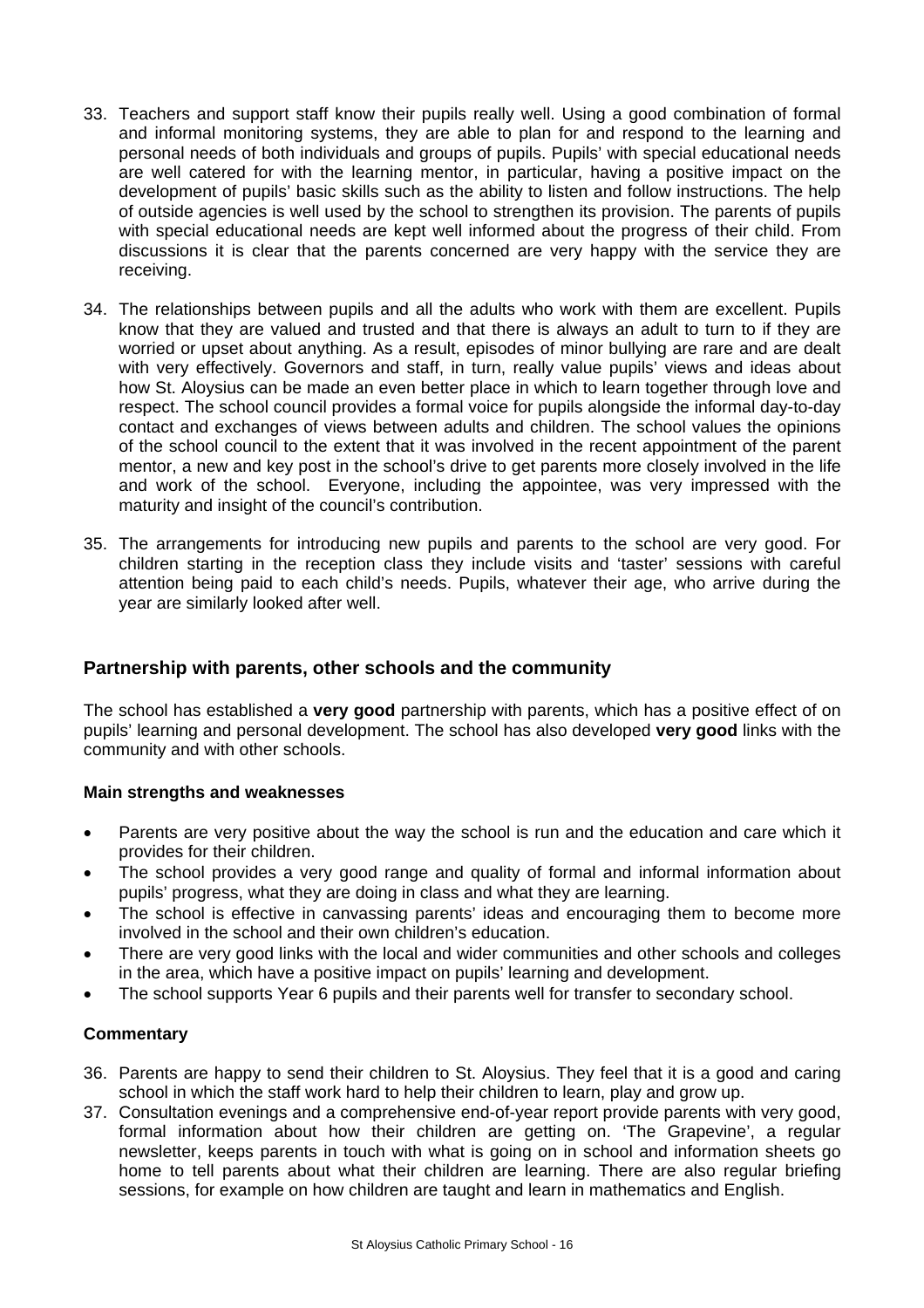- 38. The school believes wholeheartedly in an 'open door' approach to communication with parents. The headteacher is nearly always available for consultation and other staff make a point of being out and about at the end of the day for anyone who wants to talk to them. While the school has a formal complaints procedure, the quality of relationships is such that problems and concerns are sorted out before it needs to be invoked.
- 39. The school is totally committed to building a partnership with parents as a vital part of its approach to educating their children. The last few years has seen a steady growth in the number of parents who contribute directly and indirectly to the school. The majority ensure that their children do their homework. A small number regularly come into school to help in class, to hear children read and to run clubs such as the Computer Club. Others look after the highly successful Breakfast Club. Many more happily help with trips and one-off events and highlights of the school year such as the Christmas celebrations are always packed out. The very active parents association organises fund raising and social events throughout the school year. All of these contributions are having a positive impact on pupils' education but the school is determined to strengthen further its links with parents. The recently appointed parent mentor is already working on ways and means to achieve this.
- 40. St. Aloysius is not only an integral part of the local Catholic parish but is heavily involved with the wider local community as well. For example, through fund raising for charities pupils learn about the needs of others and life in the wider world. Their education also benefits from contributions by the local community, which range from visits from the local policeman, coaching at local football clubs and prizes for those who achieve the highest attendance rates. The wider community also benefits from the courses which the school run in collaboration with the community college.
- 41. The school is a major player in the local education scene because it recognises the positive impact on the quality of pupils' education of sharing ideas and best practice with fellow professionals. The headteacher and other staff work with colleagues in other schools both to improve their own expertise and to help others benefit from their recent and successful experiences of how best to go about improving a school.
- 42. Arrangements for the transfer of Year 6 pupils to secondary schools are very good. Visits, taster sessions and meetings with new teachers are arranged with each of the secondary schools which are fed by St. Aloysius. All pupils' needs are carefully considered as part of this process. Currently there are difficulties arising from the imminent closure of the Catholic secondary school to which around half the pupils would normally transfer. The school is dealing with the problem with both sensitivity and determination to ensure that the transition of the Year 6 pupils to their new schools is as smooth as possible.

# **LEADERSHIP AND MANAGEMENT**

Leadership and management are **very good**. The school is very well led and managed by the headteacher, very well supported by the deputy and other key staff. Governance is **very good**.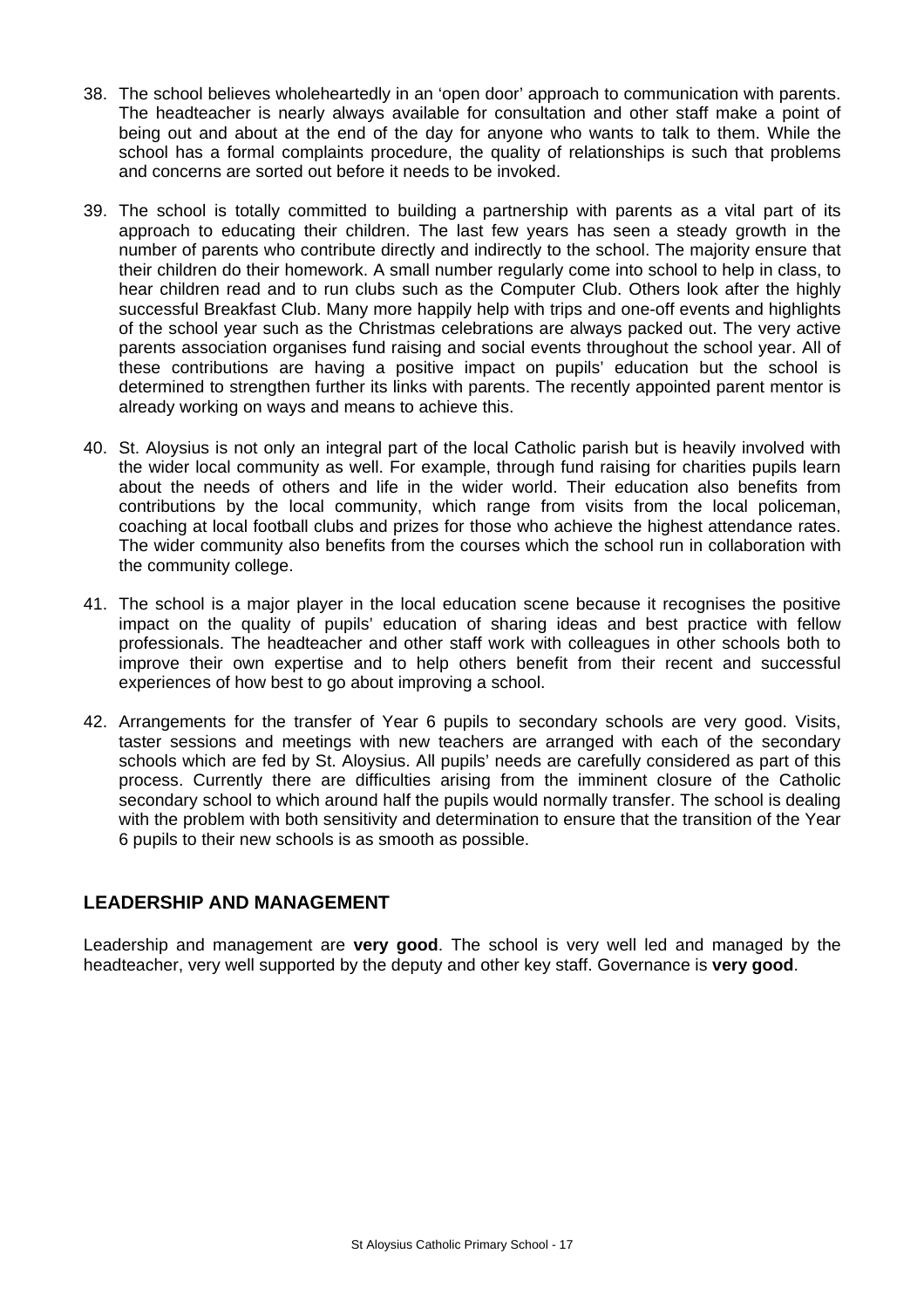### **Main strengths and weaknesses**

- The very good leadership of the headteacher, very well supported by governors and key staff, provides an excellent role model for both staff and pupils.
- The format for development planning is excellent and contributes very strongly to the school's improvement.
- There is very good commitment to the needs of individual pupils.
- The recruitment, deployment and induction of staff are very well managed.
- Very effective financial management enables the school to achieve its educational priorities.
- Within a good pattern of self-evaluation and the monitoring performance, the majority of subject leaders' roles have been very effectively developed.

- 43. The headteacher has an outstanding clarity of vision for the future of the school. With the unstinting support of staff, governors, parents and the local education authority, this vision has brought the school out of serious weaknesses into a much stronger position. As well as the continuing drive to raise standards, she has high aspirations for a curriculum that will be of increasing relevance to pupils and their interests. Excellence in sport and the arts is high on the agenda. She is supported strongly in this ambition by senior staff and governors. The deputy headteacher manages very effective systems and analyses that allow the school to evaluate its performance and act quickly on areas that do not meet its high standards. Senior subject leaders have put in place ambitious initiatives for their subjects, dedicated to raising standards and improving the quality of pupils' education. The headteacher is appreciative of help given by other schools, and is rightly proud that St. Aloysius is now in a position to share its own good practice with the local educational community. The roles of all the key leaders operate very effectively, forming a much stronger management team than at the time of the previous inspection.
- 44. The governors make an excellent contribution to shaping the vision and direction of the school. They are strongly committed to obtaining best value in all aspects of the pupils' education. They have a very good understanding of the principles of consultation, comparison and competition. The views of staff, parents and pupils are important to them. Governors study school data and make comparisons with other schools on a like for like basis, and are ready to challenge the leadership in the best interests of the pupils. They also visit the school regularly and offer very good support to staff. By promoting the school's inclusion policies, they have helped to create a very strong school ethos of equality, diversity and concern for individual pupils. Statutory requirements are fully met.
- 45. The whole structure of development is contained in an excellent school improvement document. The clear and comprehensive format for this is now a model for other schools to use. The teaching and learning cycle is backed by very strong systems of assessment and monitoring. The rigorous monitoring of teaching, with detailed feedback to individual teachers, has been effective in raising the quality and consistency of teaching. This in turn has helped halt the decline in standards around the time of the previous inspection, and secure a significant upward trend**.** Wisely the school has concentrated on the core subjects of English, mathematics and science in this drive. For these three subjects the self-evaluation programme is most intensive. It is known as 'deluxe planning', and involves features not often found in other schools, such as close scrutiny of pupil's work and detailed interviews with pupils, as well as joint lesson planning and team teaching. These give subject leaders in-depth knowledge of their subjects and a very good basis to identify trends and create action plans. The cycle is itself a firm calendar that charts essential actions; nothing is forgotten, nothing left to chance.
- 46. Improvement planning shows that science is the next subject to benefit from the systems which track pupils' progress, and when other subjects will take their turn in the deluxe planning scheme. Leadership roles in all subjects are now equally well defined. Overall these are significant improvements since the previous inspection, but they are new and some subject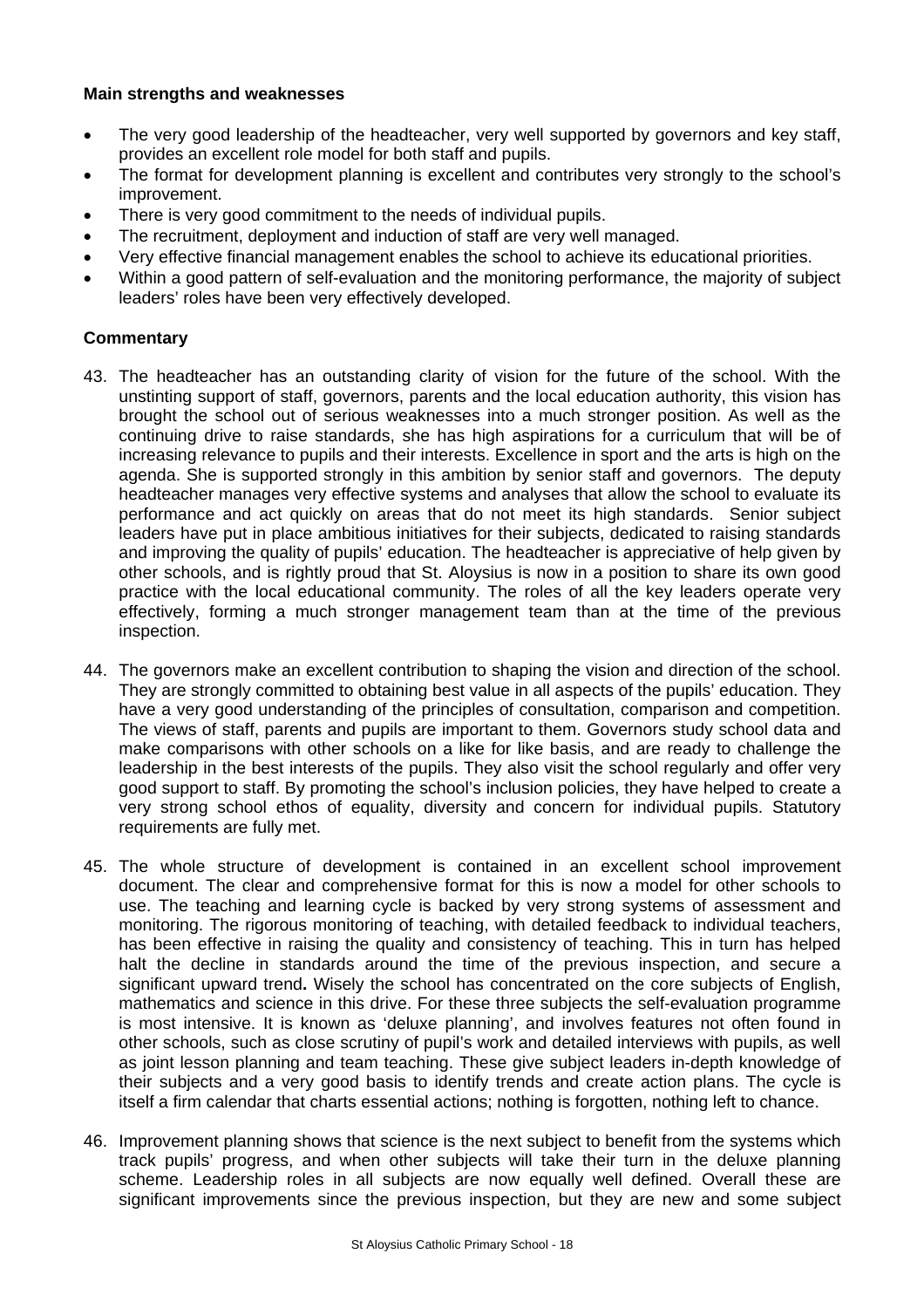leaders are not yet confident in expressing their ownership of standards firmly or clearly enough. This is recognised by the school, and is one of the criteria within a very strong performance management programme.

- 47. Special educational needs is led and managed well. The school is active in drawing expertise from both inside and outside the school in order to provide good support for pupils with specific difficulties. Leadership ensures that teachers and support staff are familiar with pupils' individual education plans and use these as a basis for planning appropriate learning experiences. Similarly, good management for pupils with English as an additional language ensures that their needs are met and their progress regularly reviewed.
- 48. The school has undergone a turbulent period in terms of staffing, and the induction of new staff has therefore been crucial. This has been very well managed, leaving the school much stronger than it was before, with a distinct feeling of stability. Many teachers, both newly appointed or with lengthy experience in the school, are full of praise for the very good level of support, tutoring and mentoring they have received. The main barrier to raising pupils' achievement further is the poor attendance of a significant minority, which the school is making every effort to improve, but which ultimately lies in the hands of parents.

| Income and expenditure $(E)$ |         | Balances (£)                           |           |
|------------------------------|---------|----------------------------------------|-----------|
| Total income                 | 908,460 | Balance from previous year             | (29, 839) |
| Total expenditure            | 856,104 | Balance carried forward to the<br>next | 14,624    |
| Expenditure per pupil        | 2,952   |                                        |           |

# *Financial information for the year April 2003 to March 2004*

- 49. The school has very good procedures for ensuring that the financial resources available properly support the educational needs of its pupils. This is a distinct improvement on the findings of the previous inspection, and also of the position noted by Her Majesty's Inspectors in 2003. Governors, especially those directly involved in the school's financial management, have a clear picture of where the school is and a good understanding of their responsibilities. Prudent financial management has turned a deficit budget into one with a small surplus, while at the same time raising pupils' achievement and transforming teaching and learning. This is an impressive feat and is a tribute to the hard work of the whole school community as well as dedicated leadership and management.
- 50. There is good awareness of the need to apply best value principles when balancing the needs of staffing, accommodation and resources. Governors play an effective role as critical friends, questioning the school's performance and comparing it with schools elsewhere. They know the importance of obtaining best value in purchasing services and resources and have good procedures to ensure this happens. School administration is quiet and efficient, making a significant contribution to the smooth running of the school. The school gives very good value for money.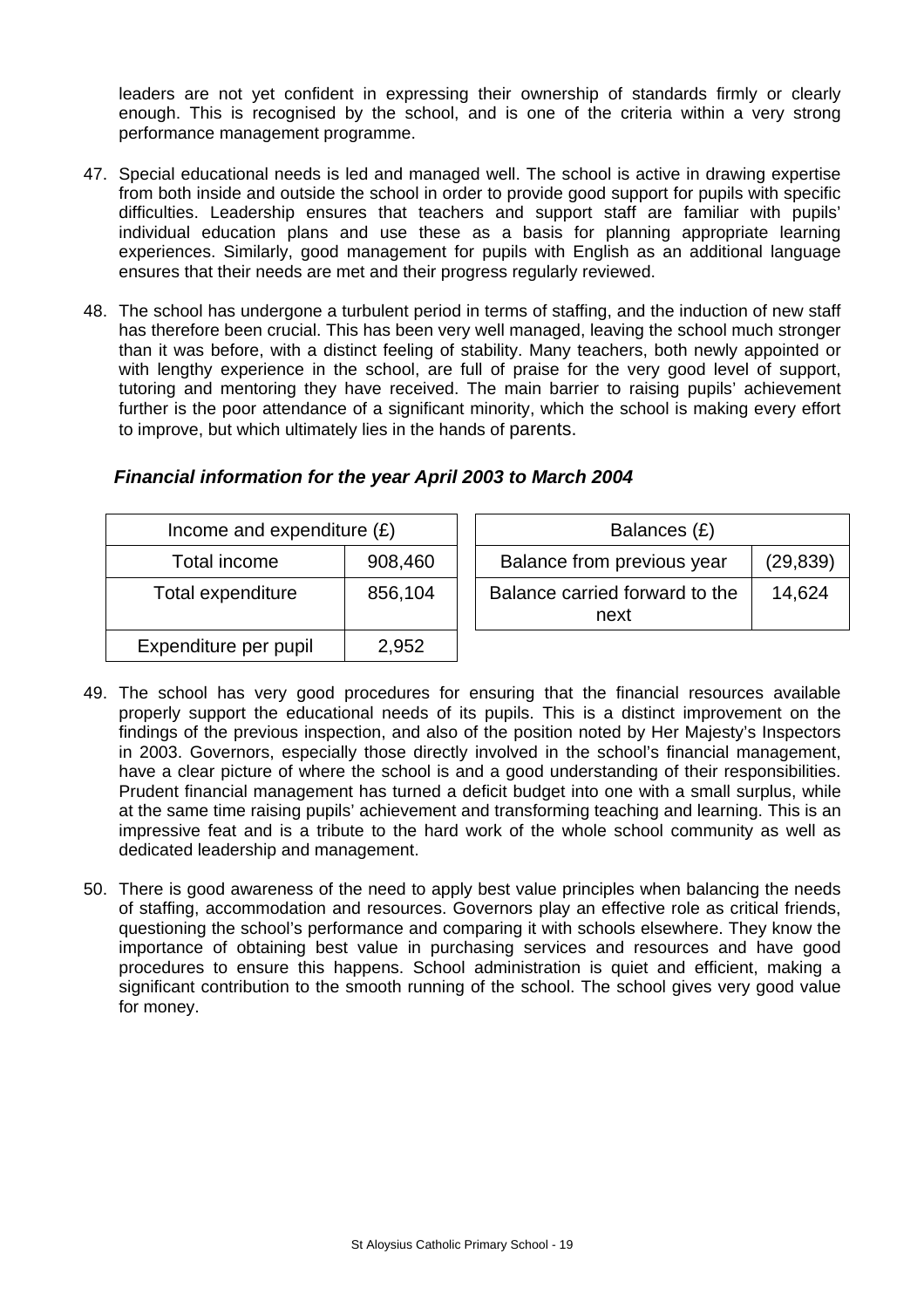# **PART C: THE QUALITY OF EDUCATION IN AREAS OF LEARNING AND SUBJECTS**

# **AREAS OF LEARNING IN THE FOUNDATION STAGE**

- 51. Children receive a good start to their education in the Foundation Stage which incorporates the nursery, a reception class and a mixed reception/Year 1 class. This has been sustained well since the last inspection. Teaching is consistently good in the nursery. It is at least satisfactory and often good in the reception class whilst very good teaching was seen in the mixed age class. This overall good teaching is helping the children learn effectively. A good curriculum is in place, which includes all the areas of learning for children of this age. There is a good balance between independent activities and those directed by an adult. A strong emphasis on the development of language skills links well with other areas of learning. The leadership and management of the Foundation Stage are good and result in effective team work. Assessment procedures and the use of assessment outcomes are good, informing planning for the next stages of learning for each child effectively. The recording of children's progress is used effectively to help each child achieve well.
- 52. Children start in the nursery in the year in which they are three. They join a reception class in the September following their fourth birthday. Very good induction procedures help children to settle quickly and happily into school. Overall attainment on entry to the nursery is well below average. At the time of the inspection there were 42 children attending the nursery on a parttime basis, 22 children in the reception class and 7 reception-aged children in the mixed reception/Year 1 class. Three children are identified with English as an additional language and are receiving a small amount of external support to help in their acquisition of English and are progressing well. Attendance for a number of pupils is irregular and affects the progress they make. However, most children make good progress and achieve well in the Foundation Stage. Despite this, standards are still below average in all the areas of learning, and well below in language and literacy, by the time the children enter Year 1.
- 53. Children in the nursery have regular access to a secure, adequately resourced outside area, which supports their physical development satisfactorily. However, children in the reception classes do not have the same access for outdoor physical development. This is a weakness which needs to be addressed in order to provide equality of access for all children in the Foundation Stage. A secure area has been developed but it lacks resources and is not yet in use. Children in the reception classes do have regular access to the hall. Resources overall are good, with the exception of the outdoor resources already mentioned.

# **PERSONAL, SOCIAL AND EMOTIONAL DEVELOPMENT**

Provision in personal, social and emotional development is **good**.

## **Main strengths and weaknesses**

- Standards are below average by the end of the Foundation Stage.
- Children are happy and settled in school and their attitudes to learning are very good.
- Teaching is consistently good and children achieve well.
- Classroom routines are well established and children develop a good level of independence.
- Personal, social and emotional development is integral to all class activities.

## **Commentary**

54. Children's achievement is good overall as a result of good teaching. A good proportion are on course to reach the standards expected nationally by the end of the reception year but a significant number will not have achieved all the early learning goals for this area of learning.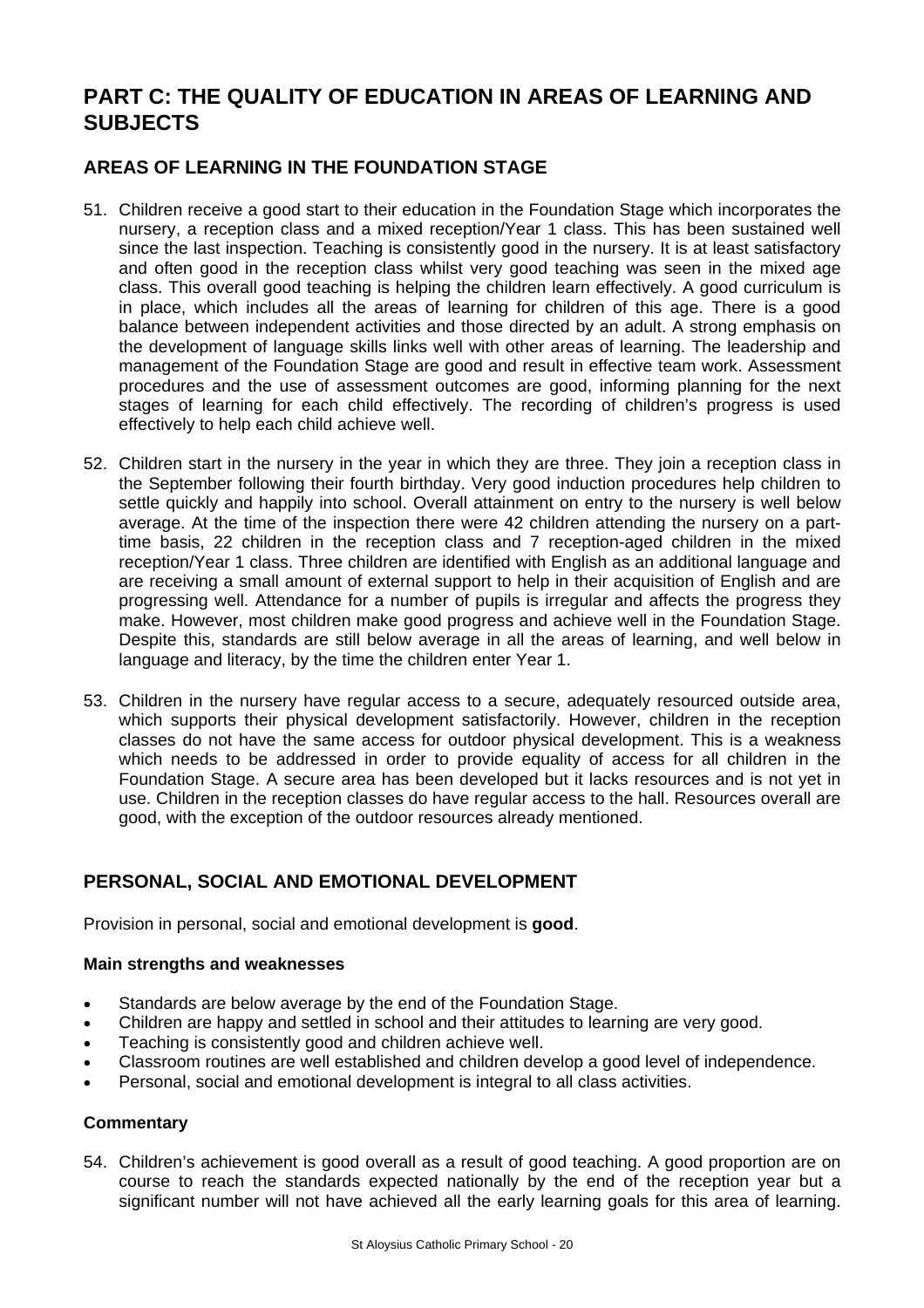Children are happy and settled in school. Relationships are very good. The children quickly learn classroom routines. They self-register with confidence on arrival in the nursery. They are encouraged to share and take turns, for example in the role-play 'Chinese Restaurant' in the reception class, and in the 'Baker's Shop' in the nursery. The children are quick to tidy up in response to a musical signal with all playing their part. The adults provide good role models and the children respond positively, behaving sensibly in their classroom and about school. The children demonstrate a good level of independence in their personal hygiene, in preparing for their 'snack' and putting on coats. They learn to work co-operatively and do so well by the time they join the reception classes.

# **COMMUNICATION, LANGUAGE AND LITERACY**

Provision in communication, language and literacy is **satisfactory**.

### **Main strengths and weaknesses**

- Standards are well below average at the end of the Foundation Stage.
- Over-reliance on worksheets hinders the development of early writing.
- Good opportunities are provided for children to develop their speaking and listening skills.

- 55. Attainment is well below average when children start in the Foundation Stage. Teaching and learning are sound overall and children of all abilities make satisfactory achievement. Regular activities such as sharing news, enjoying stories and responding to questions, as well as wellstructured role-play opportunities, provide good opportunities for children to practise speaking and listening. Adults intervene well in role-play activities and there are good opportunities for one-to-one discussions. Good questioning in a story time in the nursery effectively extended children's knowledge and understanding of birthday celebrations as well as widening their knowledge of a range of stories. Children show great enjoyment in stories which are told with good expression by the adults. They are encouraged to share books at home and higher attainers are able to read accurately the early readers in the scheme, developing an increasing sight vocabulary and demonstrating good recall. Others are more hesitant, relying on picture clues. A significant number are at an early stage in reading but handle books carefully and some are happy to talk about their book. Most children recognise their name, as a result of selfregistration in the nursery
- 56. Children's early writing experiences are built upon soundly in the reception class. A small proportion of higher attaining children in the reception year group attempt to write independently, beginning to build simple words and forming letters accurately. However, an over-reliance on worksheets and one-word exercises limits opportunities for the development of independent writing. In role-play areas children make shopping lists, take orders in the restaurant and make invitations. Such purposeful writing experiences are far more productive than worksheets and help children to understand that writing conveys meaning. Opportunities for children to write in imaginative contexts are limited. Despite sound teaching most children are unlikely to achieve the early learning goals in this area of learning by the end of the Foundation Stage.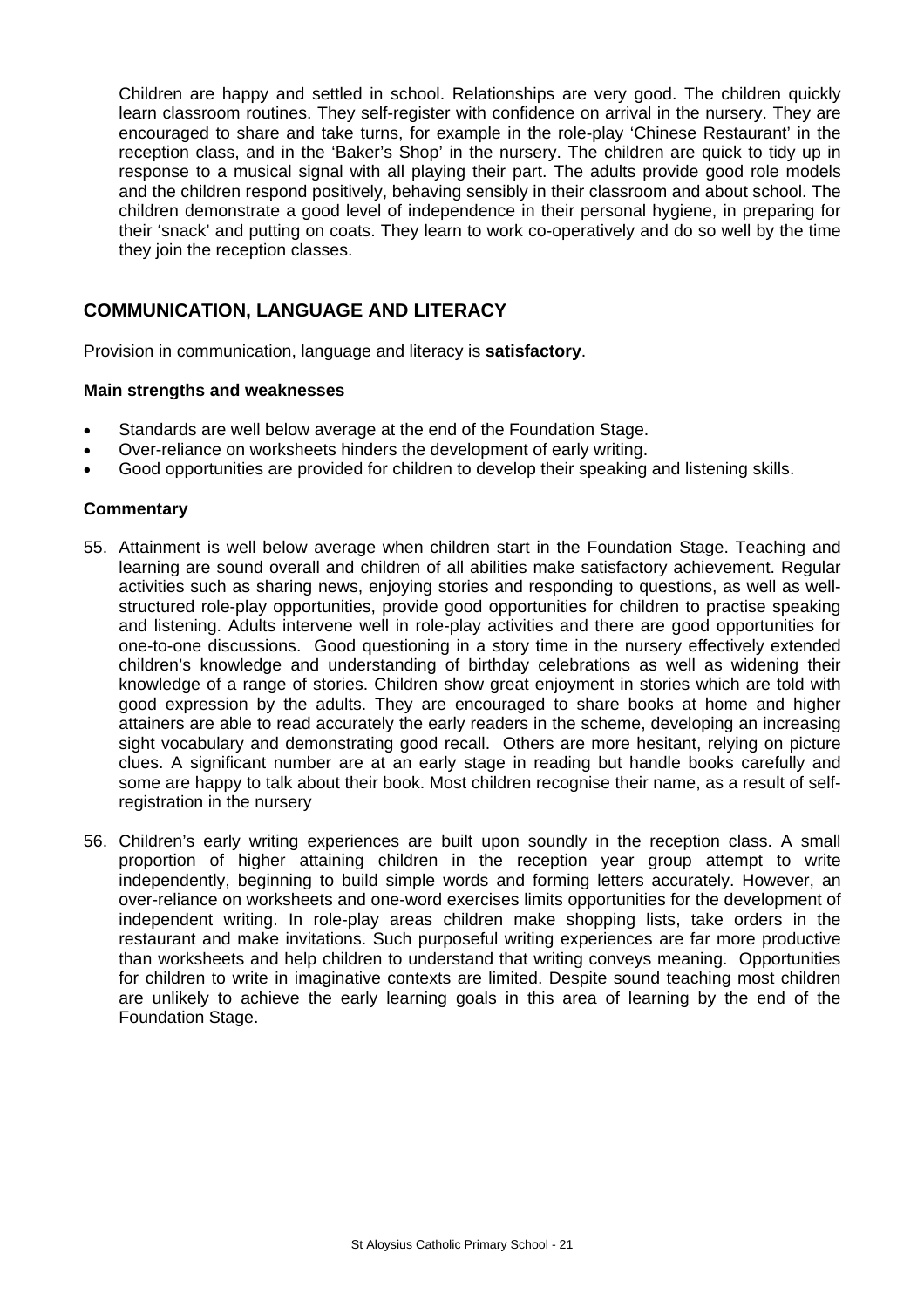# **MATHEMATICAL DEVELOPMENT**

Provision in mathematical development is **good**.

#### **Main strengths and weaknesses**

- Standards are below average at the end of the Foundation Stage.
- Teaching is good and pupils achieve well.
- Effective use of practical activities develops mathematical skills and knowledge.
- Good use of number rhymes and songs reinforces children's understanding.

### **Commentary**

- 57. Children enter the Foundation Stage with mathematical skills well below the expected level for children of this age. They achieve well overall as a result of good teaching and learning. However, most children are unlikely to achieve the early learning goals in this area of learning by the end of the reception year. A good range of songs and rhymes support children's learning well helping them to order numbers and count. Most children count to 10 and high attainers count to 20 and beyond by the end of the Foundation Stage, but lower attainers need support. Higher attainers and average children in the reception class understand terms such as 'one more than' and can find the total number of objects in two groups by counting them all. However, when recording answers a significant number if children have difficulty with forming their numbers correctly.
- 58. The adults throughout the Foundation Stage are aware of the importance of developing children's mathematical vocabulary. Through stories such as 'The Three Billy Goats Gruff' children develop an understanding of comparative language such as big, bigger and biggest. Most children recognise common two-dimensional shapes such as a triangle, square and circle. They become familiar with a range of coins through structured role-play in the 'shop' and the 'Chinese Restaurant'.

# **KNOWLEDGE AND UNDERSTANDING OF THE WORLD**

Provision in knowledge and understanding of the world is **good**.

#### **Main strengths and weaknesses**

- Standards are below average at the end of the Foundation Stage.
- Children achieve well as a result of good teaching.
- Good links are made to other areas of learning.

- 59. Children enter the Foundation Stage with attainment which is well below the level expected for their age. Good teaching through a wide range of experiences helps children to develop their knowledge about the world effectively.
- 60. Children's learning about the seasons and the weather is effectively extended by a good display on autumn. Practical experiences such as making bread and rice crispy cakes, planting bulbs and flowers and experimenting with kites and other wind toys outdoors are made good use of by adults to extend children's language. Adults use questions well to develop thinking skills, as when a group of reception children were investigating a range of fruits to decide which would be most suitable for a pie which had to be soft, juicy and without many seeds. Probing questions encouraged the children to make use of all of their senses to carry out the investigation. This lesson made a valuable contribution to speaking and listening skills. One boy said there was a 'bone' in the middle of the peach; another had not tasted apples before.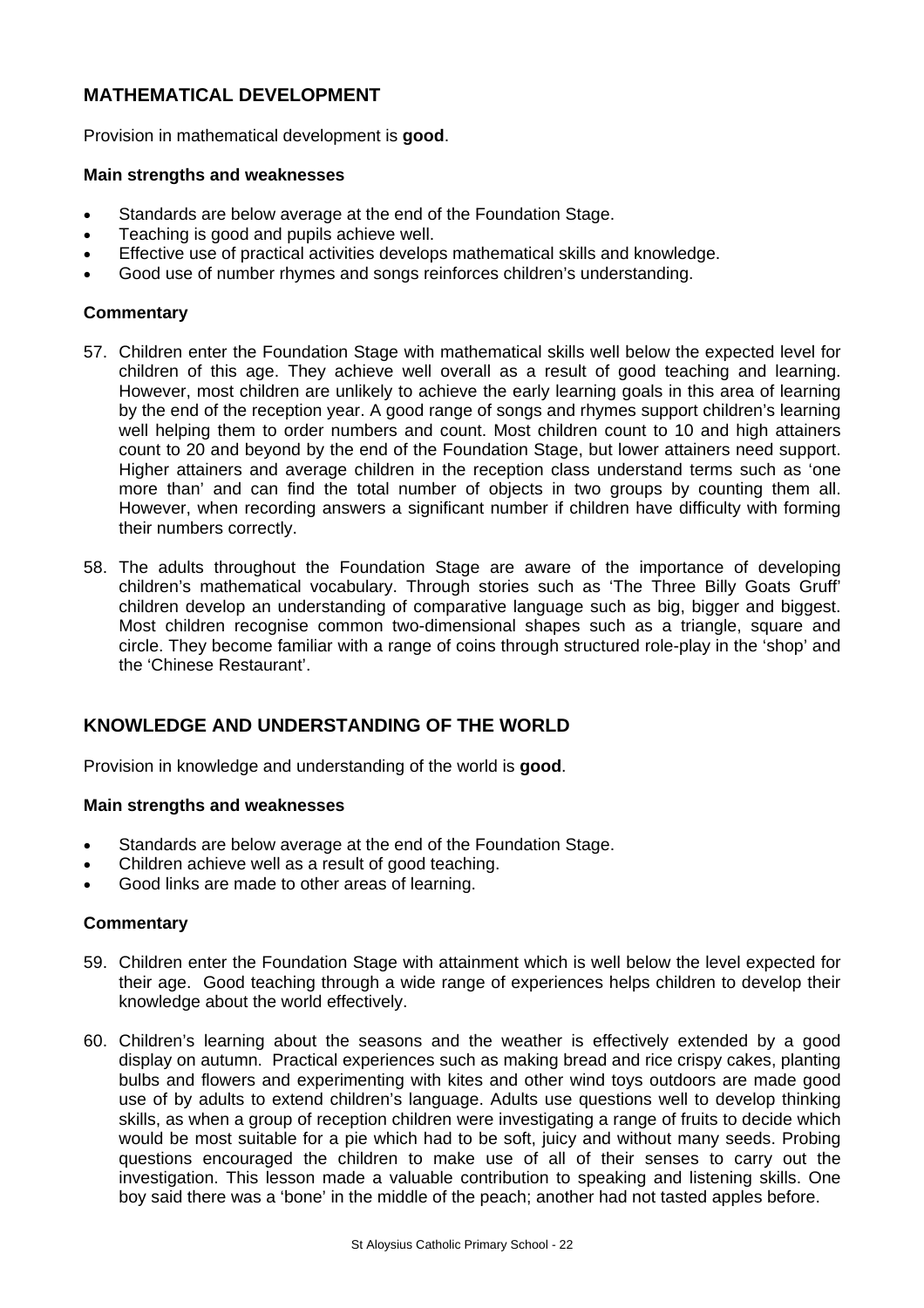61. Children are familiar with festival and celebrations in the Christian calendar and learn about those in other faiths, such as Diwali, Eid and Hannukah. They explore toys from the past and present, involving parents and grandparents in their research on toys from the past. They can identify people who help us in the community. They are developing early computer skills. Most control the mouse with the expected skill and know how to click, drag and drop items when 'dressing the Teddy' for example. A small group of higher attainers showed good skills when sorting and grouping objects, using key words from a word bank to describe them. The well structured role-play based on a 'Chinese Restaurant' in the reception class introduced children to Chinese writing and Chinese clothes. Children chose from a Chinese menu, used a wok and Chinese bowls and spoons and used chopsticks at the table. The good resources extended knowledge and understanding well. However, knowledge and understanding of the world is below average for most children at the end of the Foundation Stage, in spite of good teaching and learning.

# **PHYSICAL DEVELOPMENT**

- 62. It was not possible to make a judgement on this area of learning as no lessons were observed in the reception classes and only a brief observation made in the nursery. Skills are well below average on entry to the nursery. Children in the nursery have regular access to an adequate range of outdoor equipment enabling them to pedal and steer with reasonable skill. A small climbing frame enables them to climb and balance, though not all do so confidently. They do not have access to the hall.
- 63. Children in the reception classes have access to the hall for physical education but do not have the same regular access to outdoor equipment as children in the nursery. They have no opportunity to extend their skills in control and develop their confidence through the use of wheeled vehicles or climbing and balancing apparatus outside.
- 64. Good teaching helps children to improve their dexterity and manual control through a good variety of activities, although a significant number of children still have limited command of pencils, brushes and scissors and will not reach the early learning goals for this aspect of physical development by the end of the reception year.

# **CREATIVE DEVELOPMENT**

Provision in creative development is **good**.

## **Main strengths and weaknesses**

- Standards are below average at the end of the Foundation Stage.
- Children achieve well as a result of good teaching.
- Teachers provide a good range of experiences.

## **Commentary**

65. Skills in this area of learning are well below average when children start in the nursery, but they make good progress as a result of good teaching. Good opportunities are provided for children to experiment with colour and texture through their use of paint, crayons and collage. Children make windmills and kites, making good links to mathematics as they measure the tails on the kites. They learn different ways of joining materials, using simple tools such as staplers safely, and experiment with different cutting tools. Most children control pencils and brushes with reasonable co-ordination, but a significant number still have difficulty. Reception children draw fruits and vegetables from observation but some need support to do so.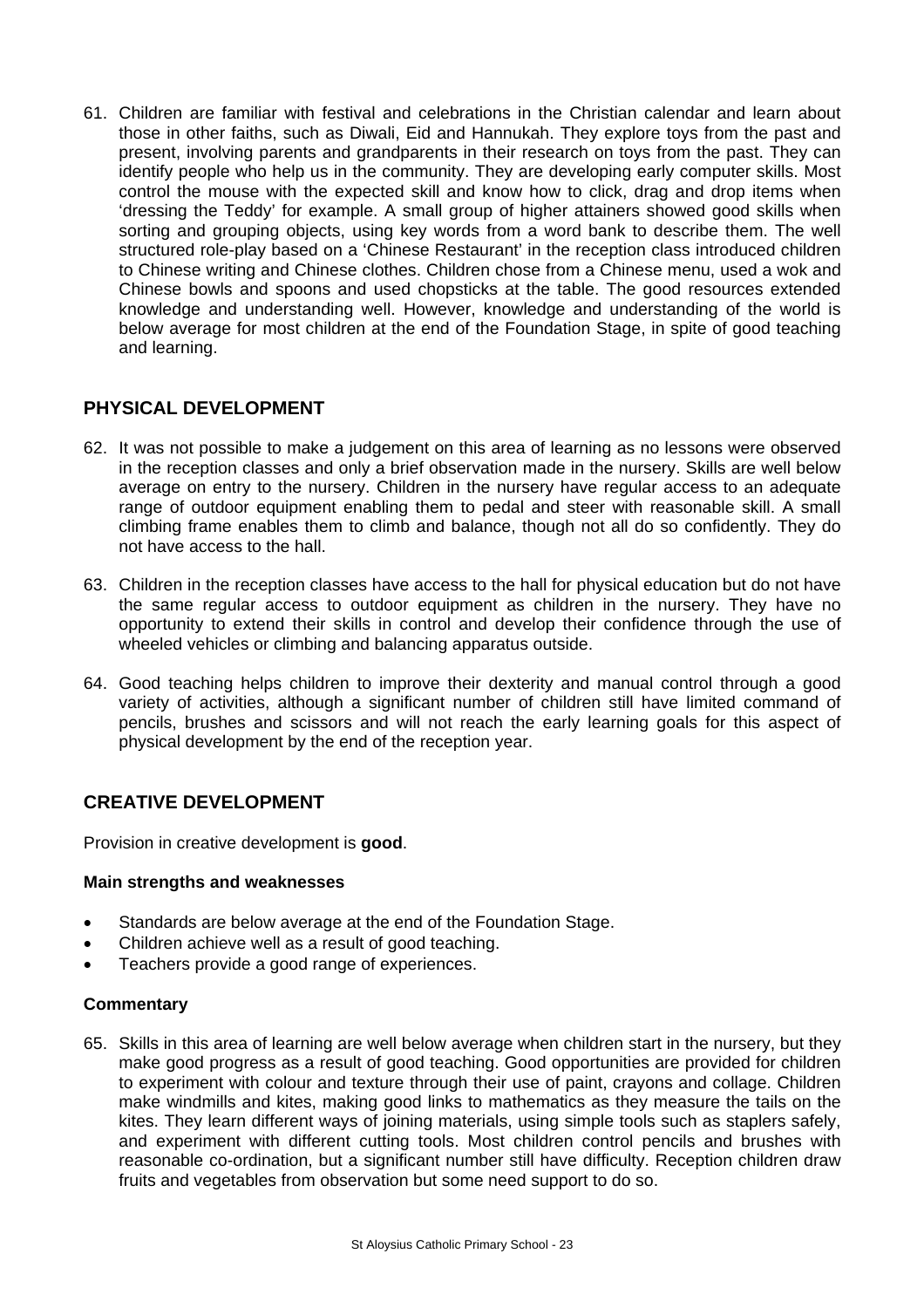66. Good use is made of role-play areas in the nursery and reception classes. These areas are well resourced and good intervention at times raises the quality of such play. There are good links to literacy and mathematics through role-play. Children enjoy a good range of songs and rhymes, participating with enthusiasm and enjoyment. Their access to a range of untuned percussion instruments develops both skills and independence. Most children are unlikely to achieve all the early learning goals in this area of learning by the end of the reception year.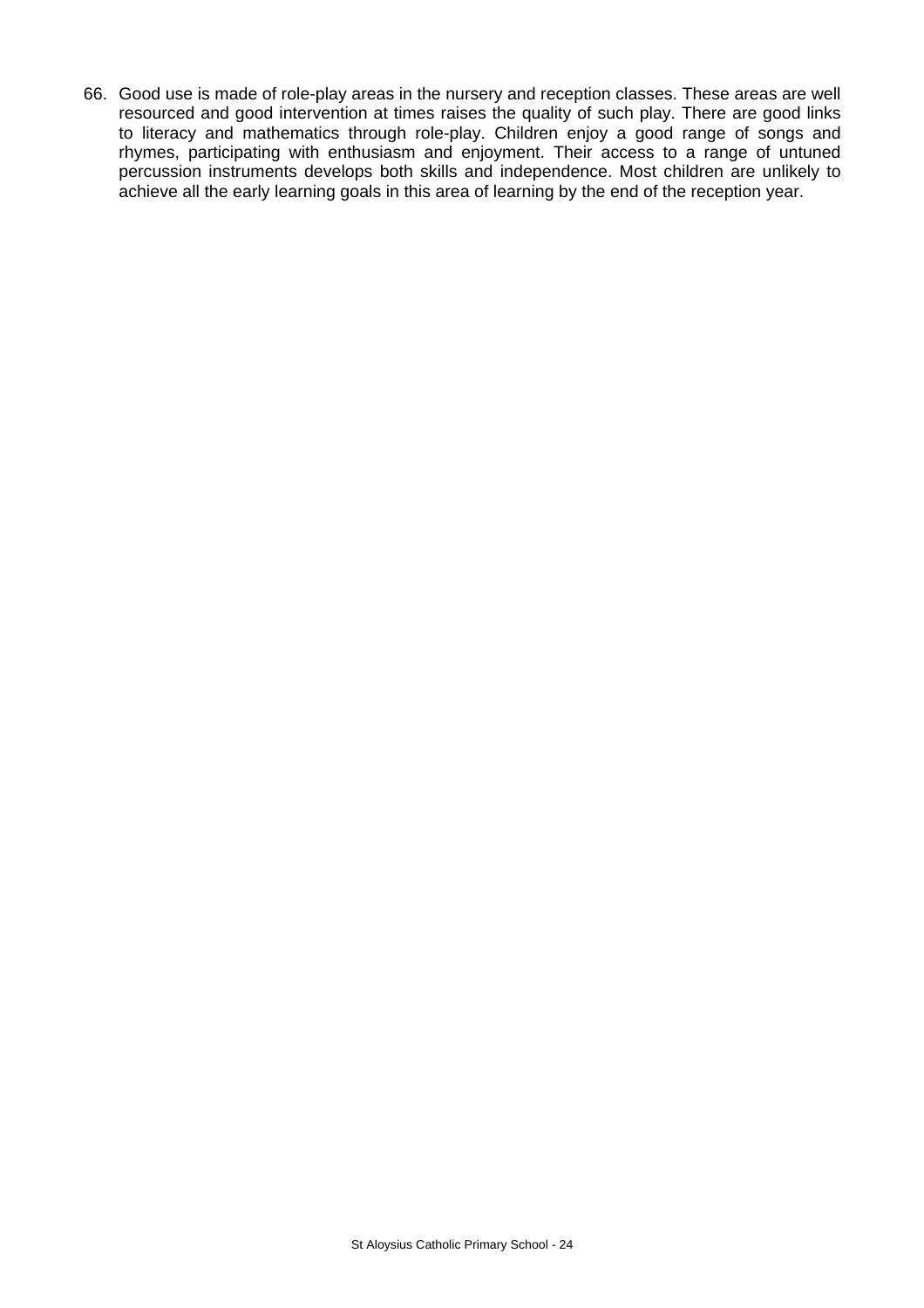# **SUBJECTS IN KEY STAGES 1 and 2**

# **ENGLISH**

Provision in English is **satisfactory**.

### **Main strengths and weaknesses**

- Standards in English are below average by Year 6.
- Pupils make good progress and achieve well overall.
- Opportunities for writing are under-developed in English and other subjects.
- Teaching and learning are good.
- Pupils develop their speaking and listening skills well and reach average standards in this area.
- The reading scheme is followed too closely, limiting the quality, width and challenge of some reading experiences, although this is being addressed by the school.
- The subject is well led.

- 67. Last year's national test results in English were the highest ever achieved by the school. In Year 6, standards rose from well below average to average. In Year 2, pupils reached average standards with their writing, with reading being just below average. Pupils' attainment was well above that of pupils in similar schools. This dramatic improvement in standards was contributed to by a clear action plan aimed at raising standards, good support and guidance from the local authority and the sharing and developing of expertise with other local primary schools. However, the greatly improved quality of teaching and learning throughout the school was the key factor.
- 68. Present inspection findings show that by Year 2 and Year 6, standards in speaking and listening are average. Pupils start school with well below average speaking skills, but make very good progress and achieve very well. This is because teachers value pupils' contributions in lessons and encourage them to ask and answer questions. Pupils collaborate enthusiastically in small groups and by Year 6 talk confidently to adults in a mature way. Pupils learning English as an additional language achieve well. Effective specialist support is targeted well and allows pupils to move in and out of groups when necessary. Those pupils at the early stages of learning English benefit from skilful one-to-one provision and make good headway with their learning. Boys and girls contribute equally in lessons and both groups are just as keen to answer questions.
- 69. By Year 2 and Year 6, standards in reading are currently below average. Nevertheless, teachers' tracking of reading shows that achievement is often good. Good support for pupils with reading difficulties is well tailored to meet their needs and so they achieve well. Provision for reading has improved since the last inspection. However, in all year groups provision is too closely linked to a structured scheme, and this affects the range, quality and challenge in reading. There is less opportunity for older, more capable readers to read with deeper meaning and to reach the higher levels. The school has begun to address this issue, but the effects are still to be seen. As one Year 6 pupil pointed out, *'I like to read more funny and interesting books, like Jacqueline Wilson's. You can dig deep and you have to get behind things'.* There is a good library, although opportunities for pupils to use it independently are few, limiting their research skills.
- 70. In Years 1 and 2, reading skills are taught well, and so pupils recall words by sight and link letters with their sounds to find out unknown words. Few pupils as yet use the whole sentence to make good guesses at unknown words. By Year 6, pupils read accurately and fluently and with growing expression. Younger pupils in Years 1 and 2 see themselves as good readers and enjoy reading, but in Years 5 and 6 pupils are not so enthusiastic.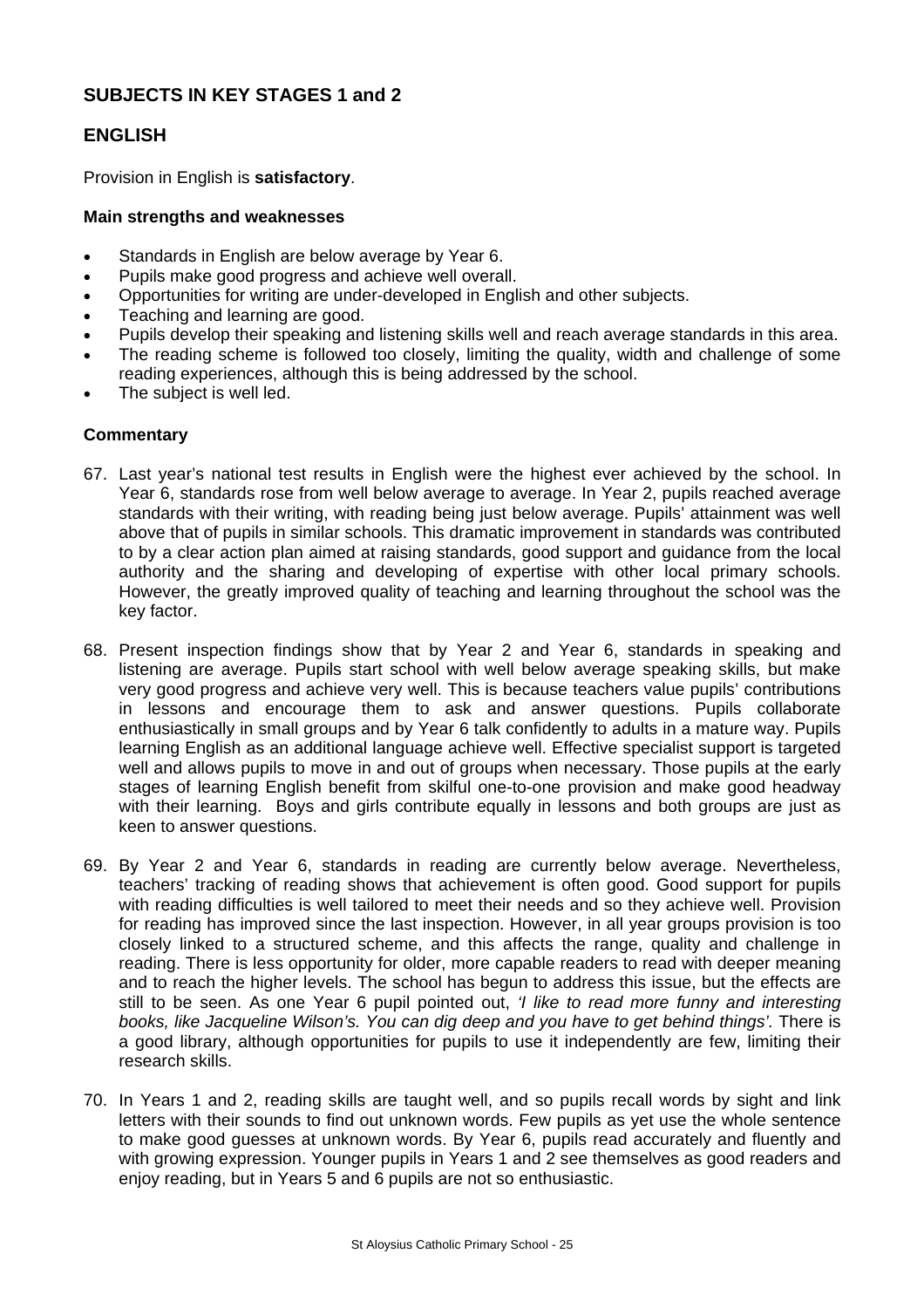- 71. Standards in writing are below average overall. Extended writing, an issue in the previous report, still needs further development, both in English and across other subjects. Teachers have made good headway with teaching the skills needed to structure stories and non-fictional writing. In general, however, there is less time and opportunity for pupils to draw these skills together, so as to create and improve longer pieces of original work. The scrutiny of work in subjects such as history, geography and design and technology revealed missed opportunities for pupils to use their newly acquired skills in a meaningful way. There is no overall planning to link the development of writing skills to different subjects, and writing, particularly by older pupils, is often short and lacks quality. This is similar to the judgement made by Her Majesty's inspectors in 2003. There is no significant time on the weekly timetable giving pupils the chance to write at length and in some depth.
- 72. Teachers ensure there is a range and purpose for writing. In Years 1 and Year 2, pupils begin to write independently and to join sentences together in simple stories and accounts. In Year 3**,** more able writers produce good standards of writing, such as, '*It was afternoon in the playground, lovely, warm and breezy. You could see chattering parents with umbrellas up because of the sun'.* Pupils in Year 4 make good progress as they enrich their work by using greater description and a wider choice of vocabulary. In lessons in Year 6, effective teaching enables pupils to achieve well and to write and improve questionnaires in preparation for their work on biographies. With the exception of Year 5, handwriting and presentation lacks care and standards in spelling are below expectation across the school.
- 73. The quality of teaching and learning is good overall and has improved since the last inspection. Teachers have good subject expertise and manage their lessons well. Pupils' work is marked regularly and this clearly shows what needs to be done to improve. Teachers have very good relationships with their pupils and all groups are included in lessons. Pupils are encouraged to collaborate and take part in discussions and so learning is lively and moves on at a good pace. In the lessons observed, work was planned with different levels of ability in mind. Over time, work in pupils' books is not so clearly planned, and often average and higher attaining pupils undertake similar work.
- 74. Leadership in English is good. The new subject leader has the expertise to continue moving the subject forward. Systems for monitoring the quality of provision are well managed and work well and ensure greater consistency across the school. The school makes good use of information from test results and target setting to track progress. Samples of pupils' work would provide further evidence of individual achievement and help to plan future work more effectively.

## **Language and literacy across the curriculum**

75. The school is aware that provision needs further development and has a planned focus to support cross-curricular links between English and other subjects. At present, there is a lack of opportunity for pupils to write at length in subjects such as history, geography and science. Opportunities for pupils to speak and listen in other subjects are good, particularly when related to work in collaborative groups.

# **MATHEMATICS**

Provision in mathematics is **very good**.

#### **Main strengths and weaknesses**

- Standards are average and have improved significantly in the last two vears.
- Pupils of all abilities achieve very well.
- Mathematics is very well taught.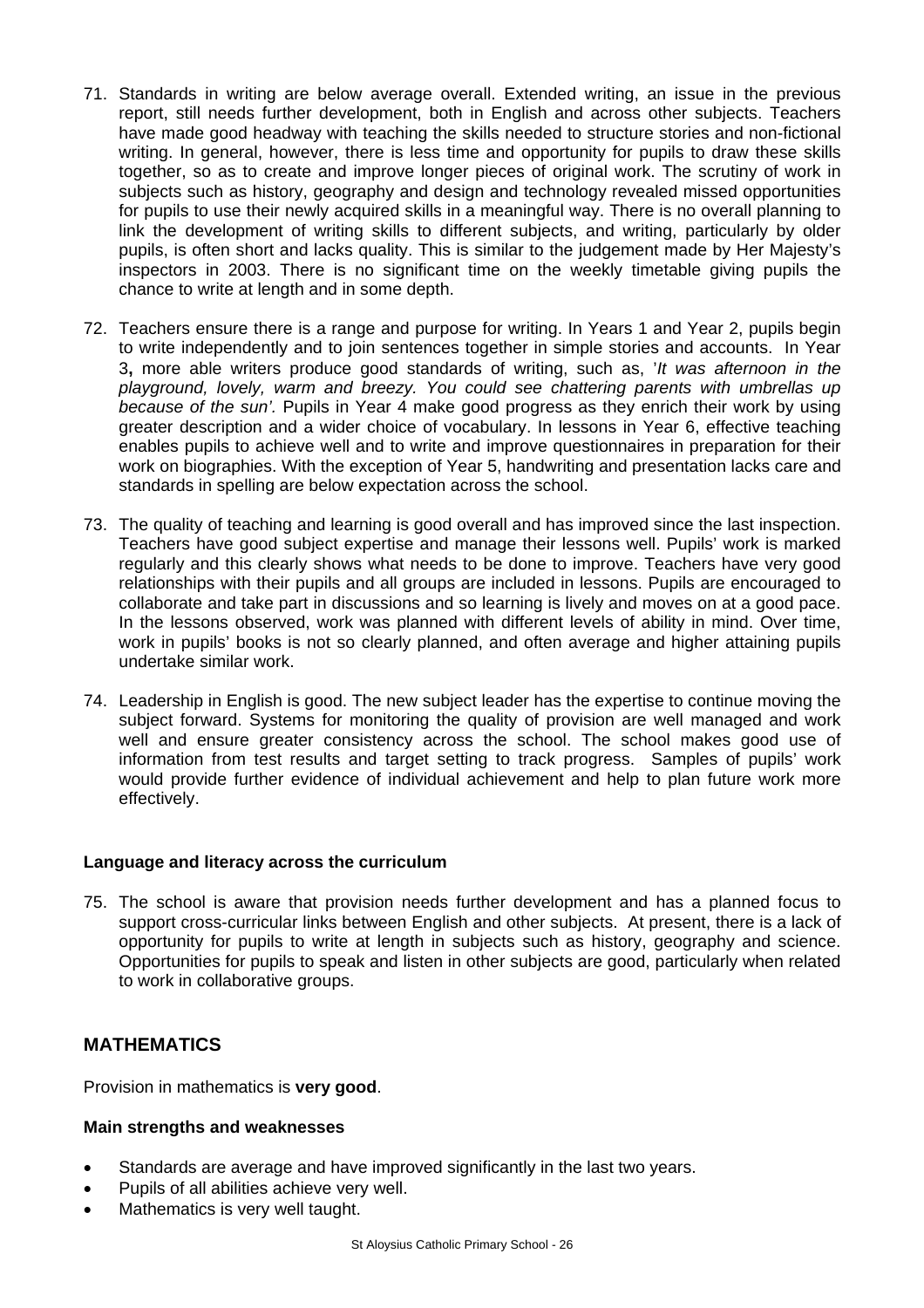- Procedures for assessment and for tracking pupils' progress are very good.
- The subject benefits from very good leadership and management.

- 76. In national tests in 2004, pupils attained below average standards in mathematics at Year 2. Within this, the attainment of more able pupils was similar to that found nationally, indicating that these pupils achieve very well. However, all pupils achieve well because the majority are coming from a well below average starting point when they join the school. Both the standard of work in lessons seen, as well as the scrutiny of pupils' work, indicate that pupils' current attainment is below average.
- 77. By Year 6, results in the 2004 national tests were average, indicating very good achievement over time. Current Year 6 pupils are also in line to attain average standards, despite their attainment as Year 2 pupils being well below average in the tests in 2001. Last year the percentage of pupils attaining the higher level 5 was above average, and discussion with more able pupils in the Year 6 class shows not only that their mathematical knowledge is good but also that they have been taught to think and reason mathematically. This is due in the main to the school's increasing focus in lessons on pupils using and applying their learning to solve problems and investigate patterns. They are becoming increasingly expected not just to produce the right answer, but to explain their reasoning as well, thereby improving their understanding.
- 78. There has been a marked improvement in pupils' attainment, and therefore their achievement, since the previous inspection in 2002 and the findings of Her Majesty's Inspectors in 2003. All staff are now using a consistent planning format which is adapted to pupils' needs as necessary and appropriately resourced. This consistency, backed up by continuous assessment and careful tracking of individual progress, ensures by and large that work is targeted at a suitable level. This was certainly the case in the lessons observed, although in the scrutiny of work some older, lower attaining pupils were at times given tasks which appeared to be beyond their capability. Generally speaking, however, the curriculum for mathematics is carefully matched to pupils' abilities, while remaining challenging for all.
- 79. The greatest change, and the one which is driving this very good improvement, is the quality of teaching throughout the school. Of the six lessons seen during the inspection, five were judged to be very good. Teachers know their pupils and their capabilities very well, and are therefore able to be appropriately demanding in their expectations. Because relationships and behaviour are very good lessons are very productive. Little time is wasted and support staff are well informed and active, ensuring that lower attaining pupils make the progress of which they are capable. Marking is good, being informative and helpful to pupils' understanding, although there is little reference in books to pupils' targets. While all pupils have relevant targets set for them, they are not as yet fully aware of them, or of what they need to do to achieve them, and there needs to be a sharper focus on this area if they are to be as effective as the school hopes. However, the school's drive to improve the quality of teaching and learning is working very well in mathematics.
- 80. The school sets pupils by ability in Years 3 and 4, with a higher attaining group and two other groups of equal ability, although pupils are readily switched between groups depending on their progress. This is working well and benefiting pupils of all abilities, and is worth consideration in other year groups where this organisation is possible.
- 81. The results of national tests show discrepancies between the attainment of boys and girls in mathematics, particularly at Year 6, where girls have consistently performed considerably better than boys over the last five years, although the national picture is that boys do slightly better than girls. The school is aware of this trend but has been unable to isolate any particular factors behind it. There was no evidence during the inspection that teachers had different expectations of boys or girls, and all were fully involved in answering questions and group and class discussions.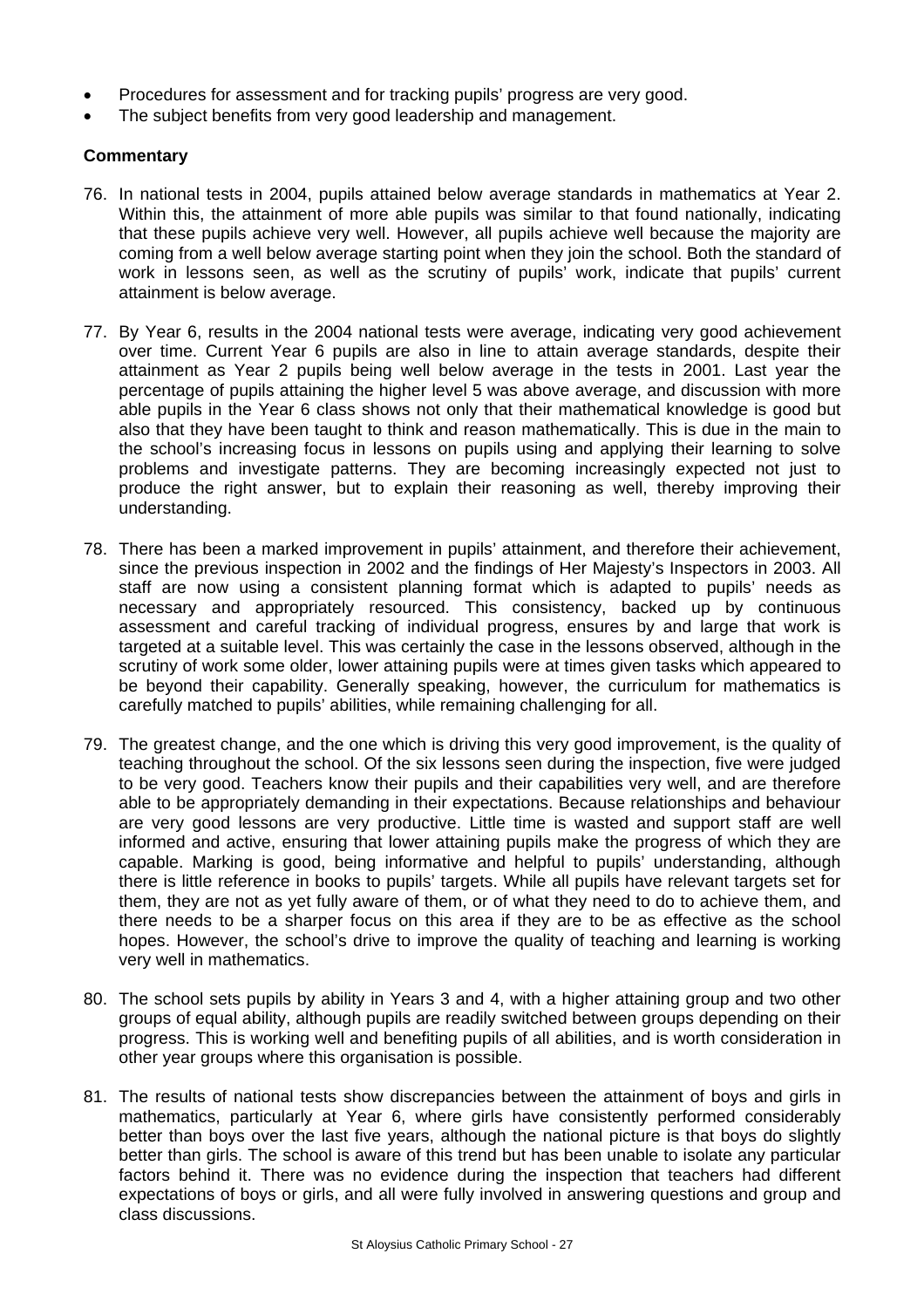- 82. Pupils enjoy mathematics because it is taught in an interesting way and because they are successful at their own level and are given praise for this. This positive attitude could be further developed through giving mathematics a higher profile in the school, through, for example, displays, maths challenges or problems of the week. There are few examples of pupils, particularly the more able, being given more open-ended challenges where they have to devise their own ideas and processes. Interactive whiteboards, used very effectively by teachers who have them, create great interest for the pupils and lend themselves very well to this sort of expectation.
- 83. Leadership and management of the subject are very good. The subject leader has a good awareness of standards and the progress made by pupils. Deluxe planning is used very effectively to improve the quality of teaching and learning in all classes. As well as training provided within the school, most teachers have been on extended external courses for mathematics. Tests are regularly and thoroughly analysed to highlight areas which need to be improved. The quality of target setting for pupils it at its best in the subject leader's own class, and this is an exemplar for practice through the school.

#### **Mathematics across the curriculum**

84. Mathematics is used effectively in science, where pupils are expected to use their knowledge to make and record accurate observations, and in geography, with examples of line and block graphs and the use of co-ordinates in mapping. However, there is less evidence in design and technology, where the use of accurate measurement is an opportunity for pupils to hone existing skills. There is no overall planning to ensure that newly learned techniques are used practically in relevant subjects.

## **SCIENCE**

Provision in science is **very good**.

#### **Main strengths and weaknesses**

- Standards are average and pupils achieve very well.
- Provision for science has improved significantly since the previous inspection.
- Very good teaching now ensures very good progress.
- Leadership and management of science are very good.
- Computer and numeracy skills are used effectively to support investigations.
- Good assessment procedures enable teachers to match tasks closely to pupils' needs, but pupils are not fully involved in evaluating their own work.

#### **Commentary**

85. In the 2004 national tests, the school's results for Year 6 were above the average for similar schools, maintaining the positive trend in the school's performance in recent years. The proportion of pupils attaining the higher level 5 was in line with the national average, and therefore well above the figure for similar schools, indicating that higher attaining pupils are effectively challenged. Attainment in the present Year 6 is in line with the national average. Pupils achieve very well, given the low starting point in entry. A significant number of pupils in Year 6 have special educational needs, and this makes the expected proportion of level 4 harder to achieve. The school has good support and booster systems in place and works hard to secure the required numbers. The very effective leadership of the subject leader has built up a strong team approach so that each year contributes well to raising standards ready for the next to carry forward. This is a significant improvement since the previous inspection.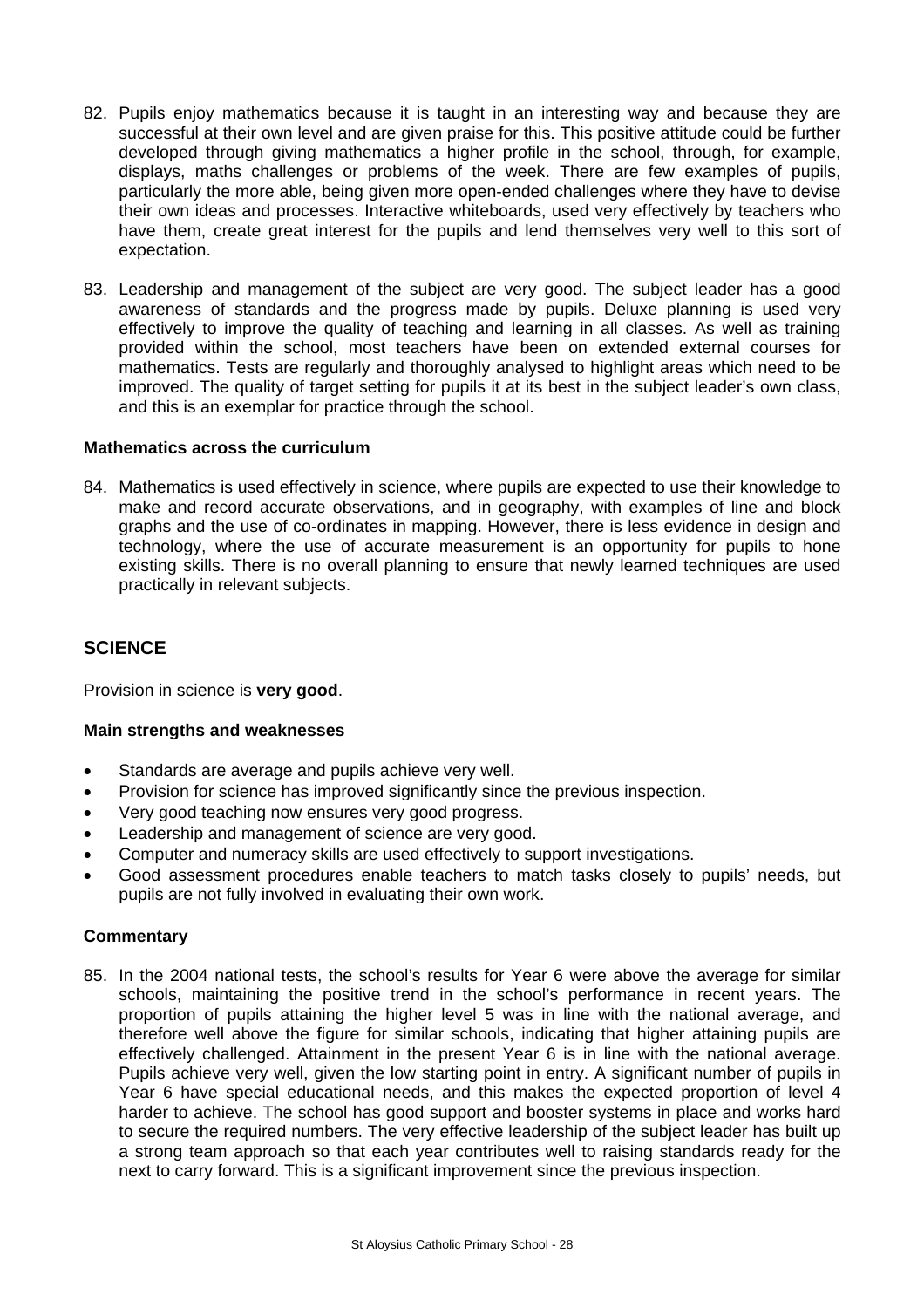- 86. Teaching is very good. The teachers are seeking to get pupils to think scientifically. They have specifically addressed the points of weaknesses from the previous report, and now have a much more comprehensive overall planning scheme. The lesson planning is of a high order, showing clear objectives for the learning and the expected progress. Many teachers put the lesson in context, explaining how it links with what pupils did before and with what follows. The worksheets, criticised in the previous inspection, have gone. Teachers now plan exciting practical experiments and focus pupils on the key skills of observation and measurement. Pupils are given frequent opportunities to predict outcomes, give their impressions of what they are learning and suggest other things that might be included. In the best lessons the pupils have worked out the plan for the lesson themselves. It does not matter if things go wrong: as pupils rightly say, *'We learn something even if we make mistakes.'* In this way Year 3 and 4 pupils learned that the open classroom window probably influenced their results about insulating materials, and understood fully that a fair test has to take many factors into consideration.
- 87. Teachers gain good knowledge of the pupils' attainment by careful assessment. This means they now match the work more closely to pupils' needs. The strategy of letting the pupils who have special educational needs attempt challenging work with the support to enable them to progress well, is also effective. They particularly enjoy the practical nature of the lessons where they can achieve success that comes harder in maths and English. Pupils use their literacy skills when writing down their accounts of experiments in a scientific style, or reading for information, as Year 6 did when they needed to know more about burning and carbon. Teachers insist on pupils using correct terminology, so that even Year 3 pupils talk about *dependant variables* and *thermal insulators*. Teachers now enable pupils to regularly sharpen their numeracy skills, by measuring carefully, reading scales of thermometers for instance, and recording observations in various forms of tables and graphs. ICT is also being used more frequently. Year 2 pupils employed the computer data logging sensor to measure the level of noise of different sound producers to start their topic. When they tested the twanging noise of different size elastic bands they realised that no human ear can really tell the difference, so they will use the sensors again to complete their test.
- 88. Pupils' presentation of their work is improving but is not yet at the same high level as their learning commitment. Teachers' marking comments on pupils' work, but does not give pupils an idea of how well they are doing in terms of curriculum levels and criteria. An urgent priority in the subject leader's very good action plan is to bring assessment into line with the quality tracking used in English and mathematics. This is due to involve setting group targets for pupils, and to bring them into the process of self-evaluation. The school's strong system of monitoring, known as 'deluxe planning,' has promoted a very good consistency in teaching quality, directly related to raising standards. The pupils' interviews it uses will also help to investigate why girls appear to be performing better than boys in the tests at Year 6, although there was no evidence of any inequality of provision during the inspection. The introduction of an accelerated learning programme has been very effective. It helps pupils re-focus at different stages of a lesson, and develops thinking skills particularly relevant to science.
- 89. Leadership and management in science are very good. The subject leader is both knowledgeable and influential, and standards in science remained high even when those in English and mathematics were struggling. Teachers are accustomed to high expectations, and the recent focus on investigations and teaching pupils to think scientifically is producing good dividends.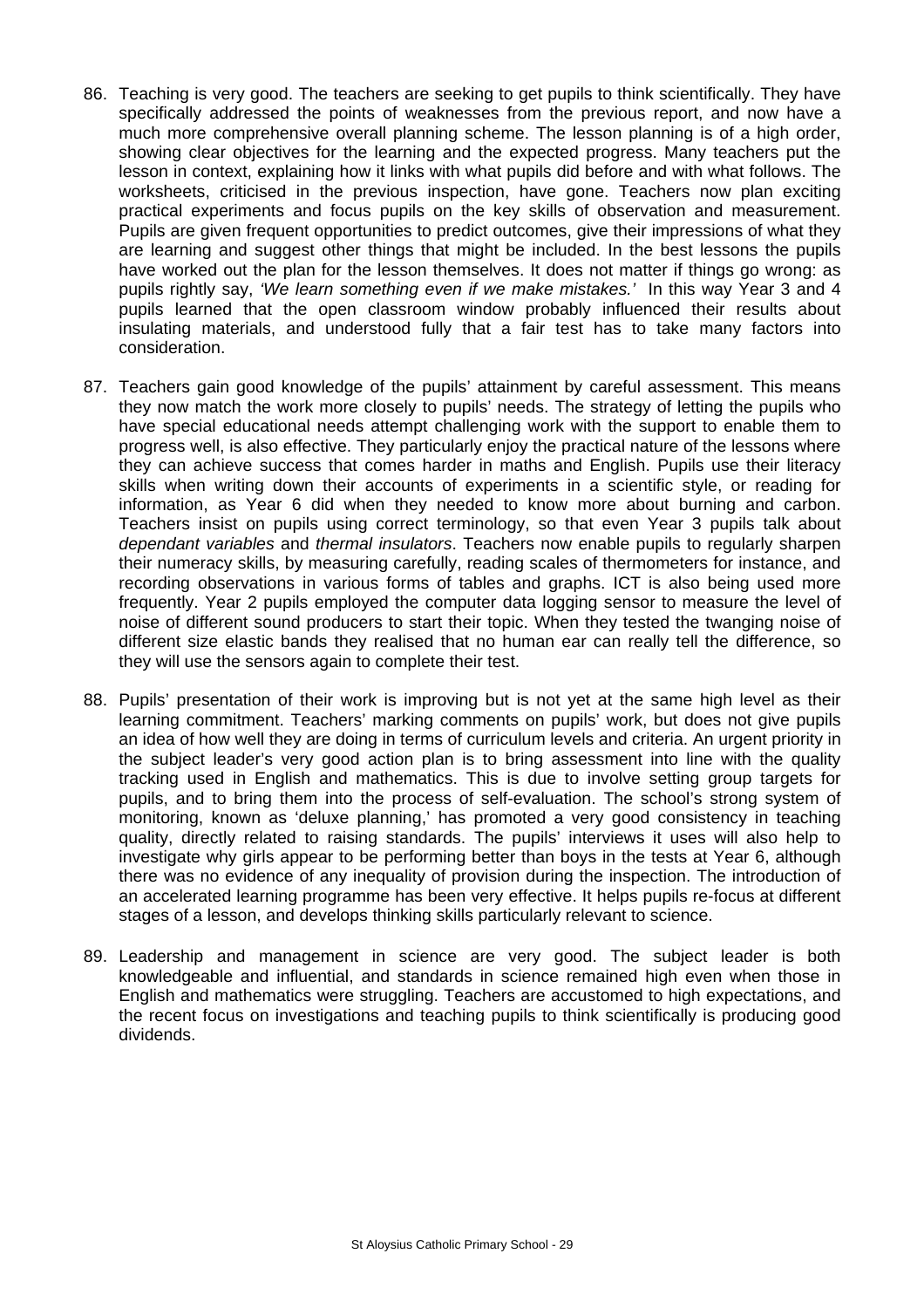# **INFORMATION AND COMMUNICATION TECHNOLOGY**

Provision in information and communication technology (ICT) is **very good.** 

#### **Main strengths and weaknesses**

- Pupils' achievement is very good and their work is of the standard expected nationally by the end of Years 2 and 6.
- Strong leadership has led to a very good improvement in provision since the previous inspection, notably in accommodation and resources.
- A very good training strategy for teachers is developing basic skills and raising standards rapidly.
- Teachers use the classroom technology very well for literacy, numeracy and science. There is scope to extend the range of applications in other subjects.
- Teachers assess pupils satisfactorily, but assessment does not track progress right through the school.

- 90. The standard of pupils' work is in line with the national expectations by the end of Years 2 and 6. The school has put a lot of effort into improving provision since the previous inspection. Pupils now work more frequently and consistently in the purpose-built, well-equipped ICT suite. Pupils achieve well given the somewhat irregular provision in the past. Pupils who have special educational needs receive good support from teachers or assistants to achieve at a similar level. Since there are now more opportunities for developing pupils' own ideas, the higher attaining pupils are working soundly within their own level of challenge. The curriculum is stronger, and now includes use of the internet and e-mails.
- 91. Staff confidence in using ICT has grown rapidly as a result of significant amounts of very good quality training. Even the most hesitant teacher can now use the equipment to deliver competent lessons in which pupils benefit from the exciting visual effects. The school has purchased new technology in the form of interactive whiteboards for four classrooms, which are proving of great value in the teaching and learning in English, mathematics and science. They are helping to raise standards. For instance Year 2 pupils could round off their computer suite work on programming control sequences back in their own classroom. They reinforced their mathematics learning about direction and estimation of steps well. The software available helps teachers put across points more quickly and more clearly, and also to raise the challenge within the pupils' discussions. Some of the most effective sequences are the ones written by the teachers themselves, because they match the pupils' learning needs more precisely.
- 92. The quality of teaching is good, and in some lessons very good. The strength lies in the planning and preparation. Teachers ensure they have entered the necessary software into the memory well before the lessons. They select the best time to use the technology, sometimes for lesson introductions, but at other times for plenary sessions at the end of lessons. For example, in a Year 3 and 4 science plenary use of the whiteboard strengthened pupils' learning considerably by demonstrating clearly how they could enter their data into tables. The pupils' very good behaviour means they listen very well to instructions, use the equipment sensibly and get the best out of the lessons.
- 93. Very good leadership has brought about a transformation since the previous inspection by developing a strong sense of teamwork. This has turned the subject round from a weakness to a strength in the school. The subject leader's comprehensive action plan rightly focuses on increasing the number of computers in the ICT suite, and the number of whiteboards in the classrooms. The assessment system gives teachers good information about how pupils are getting on. However, it does not track their progress through the whole of the ICT curriculum, nor does it involve pupils in the process of self-evaluation. The subject's action plan shows how and when this is to be introduced in an electronic format.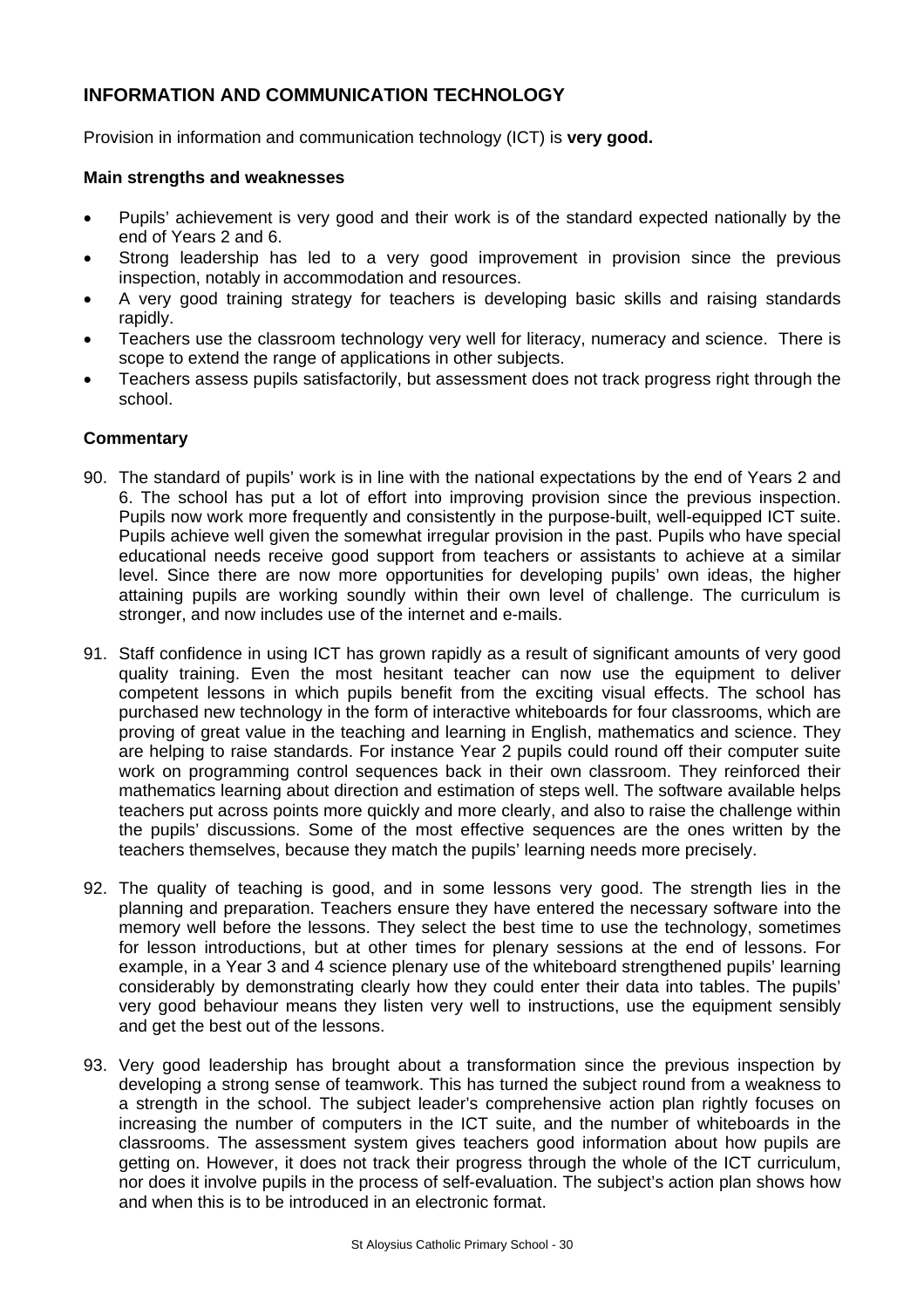### **Information and communication technology across the curriculum**

94. Teachers use a good range of opportunities to enable pupils to apply their ICT skills in other subjects. A good example has the Year 5 pupils learning multi-media skills to improve their history presentations. Teachers regularly make good use of the classroom projectors to make learning more effective in English, mathematics and science. There is scope to use them even more intensively within a wider range of subjects. The full range of possible links with other subjects is beginning to be charted in one cohesive master plan.

## **HUMANITIES**

In humanities, work was sampled in **history** and **geography**.

- 95. In **history**, a study of the Year 2 and 6 pupils' work indicates that the curriculum is sufficiently broad and that the skills related to history are developed year by year in a smooth sequence of steps. The short term planning expects pupils to use study skills, particularly in reading, writing and ICT. The work in books indicates that teachers encourage pupils to research themes, such as the Fire of London in Year 2. The work is regularly marked and indicates to pupils how they might improve. Teachers use visits to make the subject more interesting, and give pupils appropriate experience to use in their work. Teachers assess the pupils' history work regularly to check that they make sufficient progress.
- 96. There is a similar picture in **geography**. Planning covers all aspects of the geography curriculum. Discussion with higher attaining pupils in Year 6 shows that they have good understanding of areas they have covered but that there are some gaps in the knowledge expected by this age. This relates to a lack of experience in the past when standards in geography were below expectations. Current pupils' work shows this is no longer the case, indicating good improvement over time. Teachers do not rely as much on worksheets, and there is evidence in pupils' books of mathematical skills being used in a geographical context.

# **CREATIVE, AESTHETIC, PRACTICAL AND PHYSICAL SUBJECTS**

## **Music**

Provision in music is **satisfactory**.

#### **Main strengths and weaknesses**

- Standards are below average at the end of Year 2 and Year 6.
- Pupils enjoy music lessons and attitudes to learning are good.
- The new scheme of work is enabling a structured approach to the development of skills, knowledge and understanding.

## **Commentary**

97. Standards are below average in Year 2 and 6, although pupils are capable of singing tunefully, particularly when taught by the specialist music teacher. Achievement is satisfactory overall. Music has not had a high profile since the last inspection because the school has rightly needed to focus on addressing other key issues in English, mathematics and science. This has meant that teachers have had limited opportunity to improve their skills in music. However, the introduction of a new scheme of work is enabling teachers to provide a carefully structured approach to the development of skills, knowledge and understanding in music. It is also helping to increase the confidence and expertise of some teachers. The appointment of a visiting music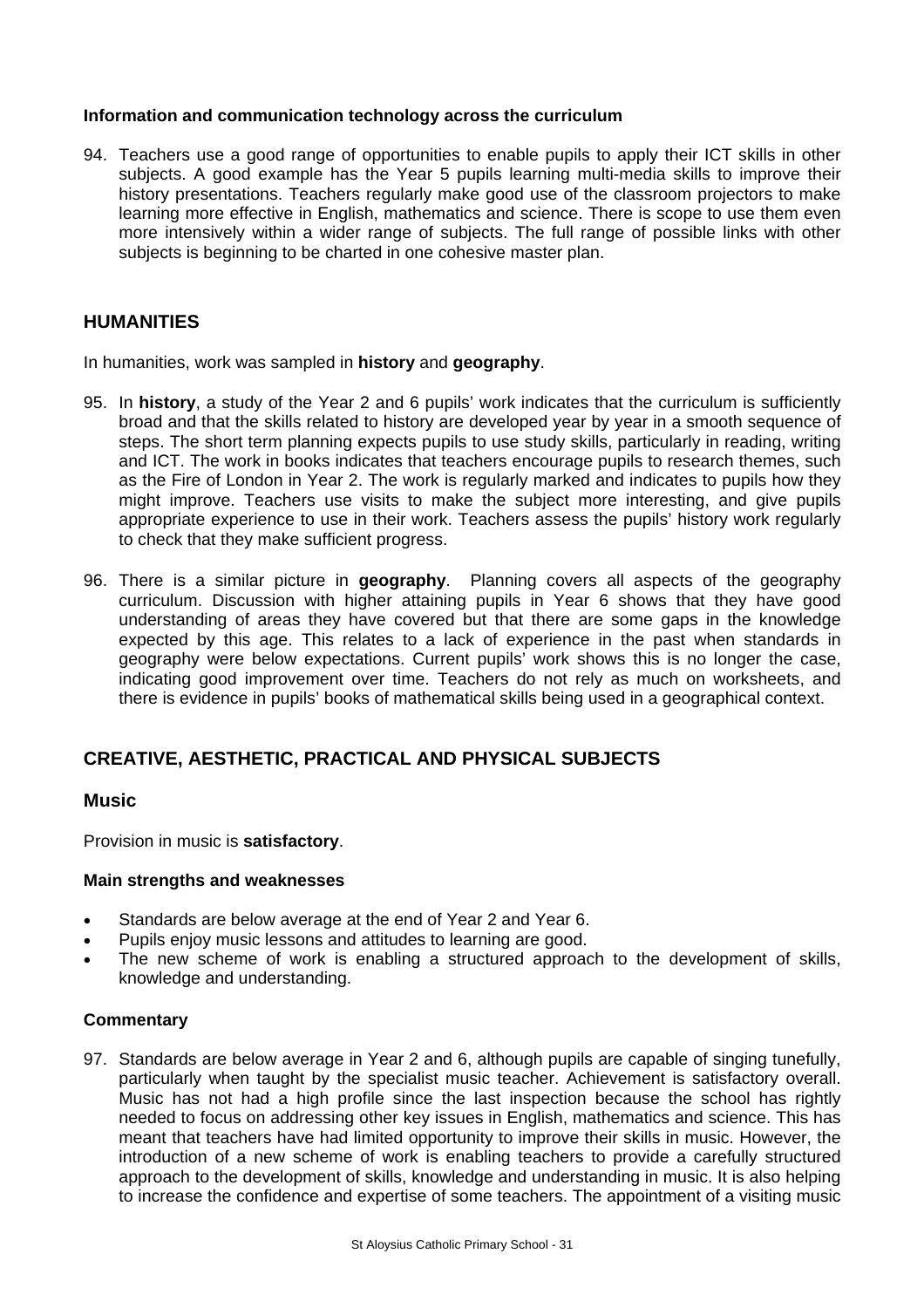specialist is beginning to raise achievement in some lessons. However, this is a recent development and has not yet had a major impact on standards.

- 98. Teaching is satisfactory overall, and on occasions good teaching was seen with older pupils. Lessons are usually well planned and pupils are interested and keen to learn. Behaviour is good in most lessons. There is now better attention to improving singing skills and techniques. Pupils are familiar with an appropriate range of technical vocabulary. Listening skills have improved well since the last inspection.
- 99. In Year 1 pupils identify long and short sounds but there are missed opportunities to develop these skills beyond a superficial level. In the Year 4 lesson, taken by the music specialist, pupils explore patterns in music and are introduced to terms such as 'ostinato'. They attain average standards in singing and successfully work in groups, using a range of tuned and untuned percussion to maintain the rhythm, beat and ostinato for 'We Will, We Will Rock You'. Percussion skills are below average. Good teaching in Year 6 challenged pupils well and extended their knowledge and understanding of musical notation, ostinato and melodic phrases. Some pupils have difficulty maintaining a steady beat but carefully taught skills enable most to achieve well. Skills in composition and the use of instruments for accompaniment remain below average in all year groups. In Year 3 pupils continue to have six-week 'taster' sessions with an instrument of their choice. This is well received and enjoyed by pupils and reflects the very good attention to inclusion. Successful pupils are able to continue with instrumental tuition beyond Year 3.
- 100. A good variety of visits and visitors to the school contribute positively to the curriculum. Older pupils participate in the Kaleidoscope Choir at Liverpool Philharmonic and pupils in the junior classes join other schools to perform in a choir at Liverpool Empire. Visits from Knowsley's Performing Arts Band and a visiting drummer enrich the music curriculum and contribute effectively to pupils' cultural development. Pupils have good opportunities to perform in concerts and productions in school.
- 101. A subject leader has been identified and is providing sound leadership and management. She has a clear action plan to improve music provision further in an effort to raise standards. Although standards are still below average, planning is now more clearly focused on learning and progress. Regular music lessons take place in all year groups and teachers and pupils are beginning to benefit from specialist support.

Work was sampled in **art and design** and **design and technology**.

- 102. In **art and design**, standards of work seen were average at the end of Year 2 and 6 and indications are that pupils of all abilities achieve well. Some work in art and design was of a standard better than that normally seen, for example work in the style of Henri Matisse and designs in paint, pastel and fabric inspired by a visiting African artist in the junior classes. The good use made of this specialist teaching was evident in all classes.
- 103. In the one art lesson observed, in Year 6, pupils experimented with colours, using wash and painting techniques to produce a still life. Teaching and learning were good. Standards were above average and pupils achieved well because the class teacher had high expectations and good teaching skills. Pupils' attitudes and behaviour were very good.
- 104. The curriculum is appropriately planned. There is evidence of steady progression in knowledge, skills and understanding in the subject. An improvement since the last inspection is the good focus on the work of famous artists throughout the school. The high standard of display enhances pupils' work and reflects the wide range of media experienced. Art is used effectively to support learning in other subjects such as history. In Year 1, for example, art work focuses on 'The Great Fire of London'. However, sketchbooks are not consistently used in the junior classes.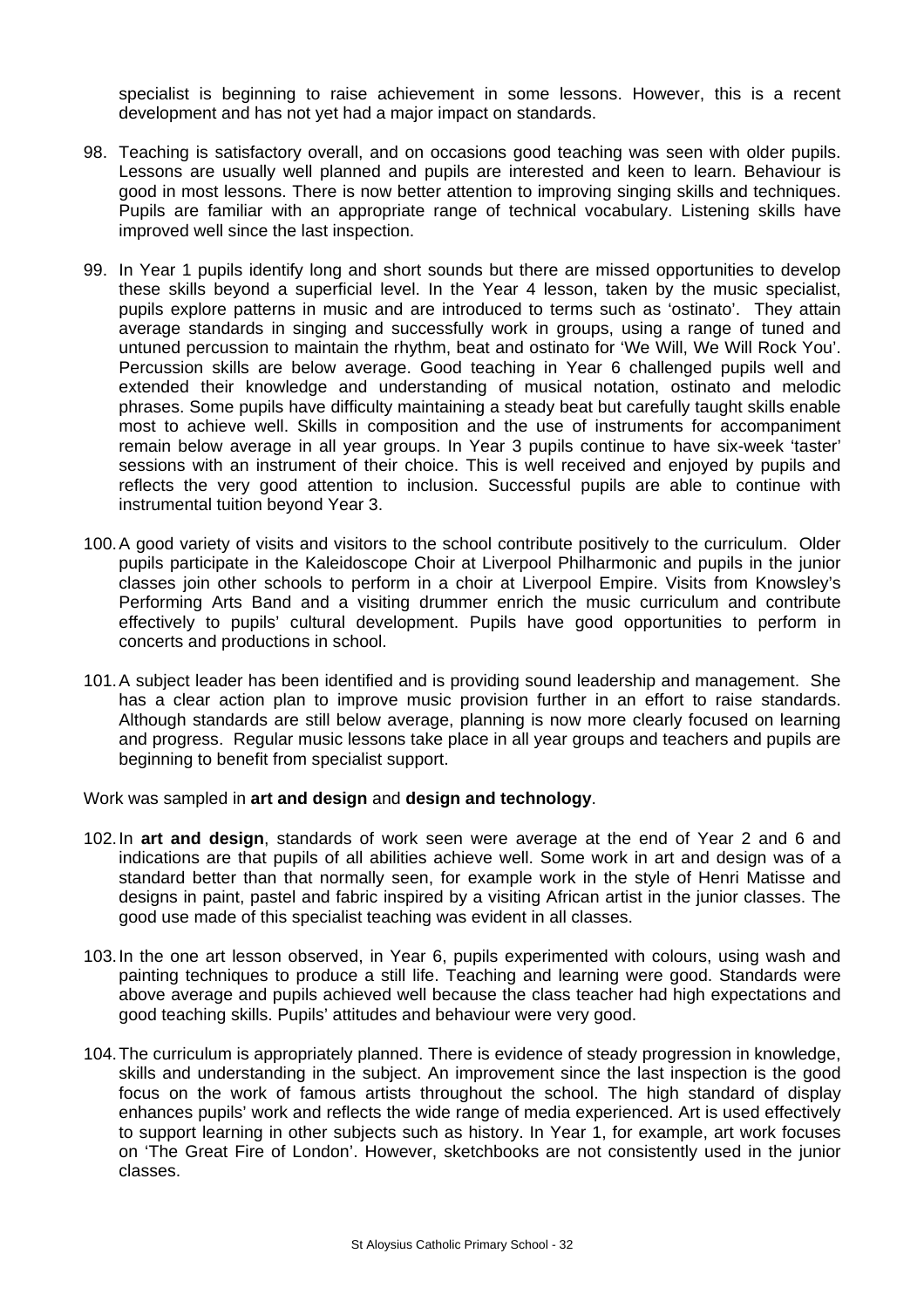- 105. Leadership and management of the subject are good. The subject leader has a clear plan of action and has good expertise and enthusiasm. Since the last inspection the use of information and communication technology in art is more prominent. The subject makes a good contribution to pupils' cultural development. An art club enhances learning well for a good number of pupils.
- 106. In **design and technology** examples of work seen were of an average standard and indications are that pupils of all abilities achieve well. Appropriate planning is in place, and pupils have the opportunity to sketch and design their work before beginning construction. In the two lessons seen, teaching and learning were very good. All pupils were fully included, and teaching was characterised by good open-ended questioning and opportunities for pupils to experiment with techniques independently. Lessons were enhanced by the thorough preparation of a very good range of resources. High expectations by teachers and very good support boost confidence and self-esteem, so that pupils work with application, enjoyment and a good level of independence. Where appropriate, as when working with pneumatic systems, good links were made with scientific knowledge and understanding.

# **PERSONAL, SOCIAL AND HEALTH EDUCATION AND CITIZENSHIP**

- 107. The programme for personal, social and health education is very good. In the reception class children settle in happily and begin to learn to work and play together. Pockets of excellent provision enable pupils to discuss personal and wider social issues. This was evident in a Year 5 lesson, when pupils used role-play to find out about the qualities of honesty and integrity. A visit to a neighbouring school's 'Quiet Place' enhanced learning for Year 5 pupils, where the expertise of the teacher enabled them to step outside their own world and reflect on real and imaginary situations.
- 108. Pupils learn about becoming citizens of the future and what it means to live in a democracy. They have a greater say in what happens in school through the school council. Pupils' views have resulted in changes being made at lunch times and council members took a full part in interviewing for the post of parent mentor. Assemblies also contribute successfully to the development of pupils' personal and social education. Stories related to *'I can do it'* and *'having a go'* reflect the school's supportive ethos.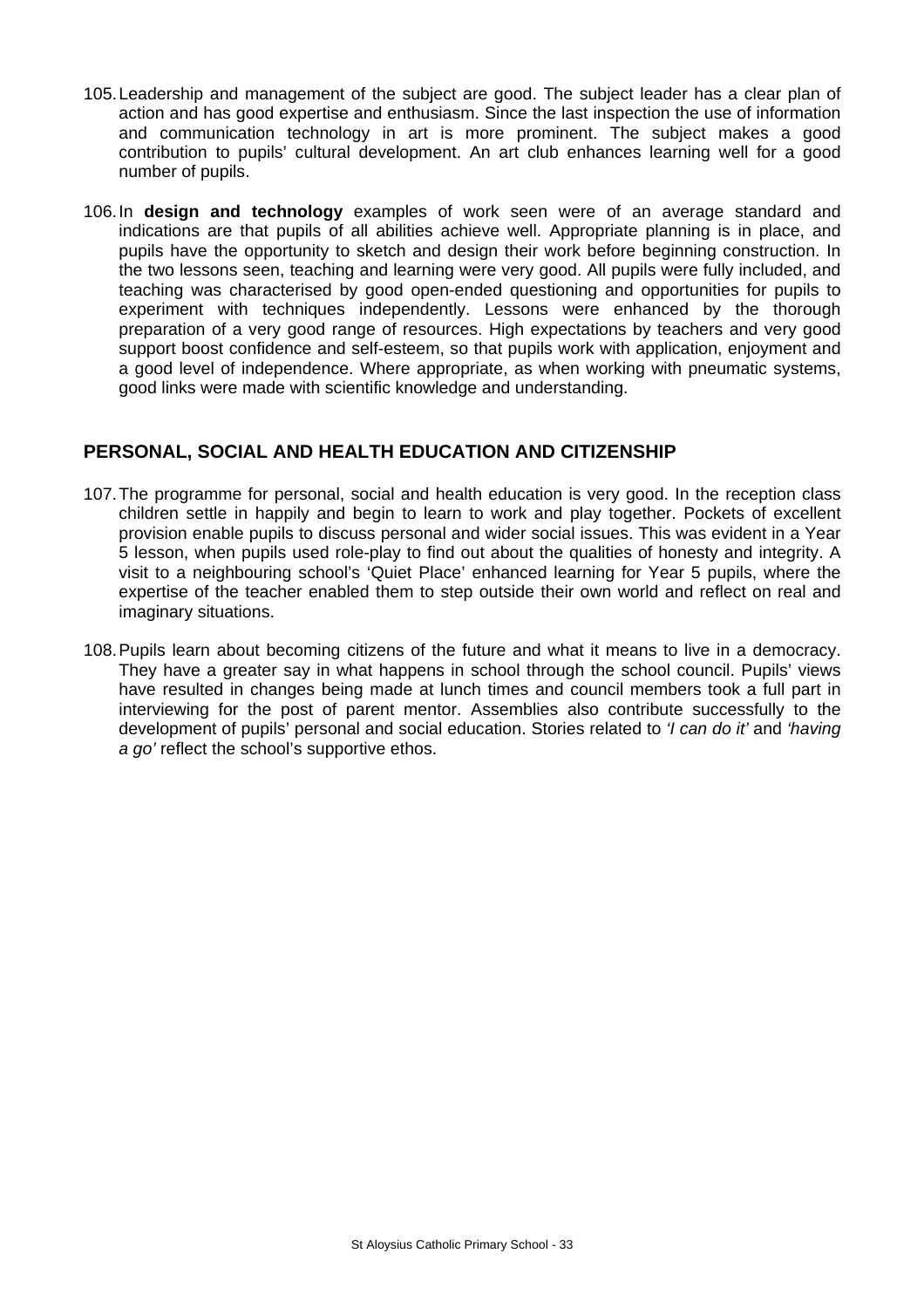# **PART D: SUMMARY OF THE MAIN INSPECTION JUDGEMENTS**

# **Inspection judgement** Grade **Grade**

| The overall effectiveness of the school                              |  |
|----------------------------------------------------------------------|--|
| How inclusive the school is                                          |  |
| How the school's effectiveness has changed since its last inspection |  |
| Value for money provided by the school                               |  |

| <b>Overall standards achieved</b> |  |
|-----------------------------------|--|
| Pupils' achievement               |  |

| Pupils' attitudes, values and other personal qualities    |   |  |
|-----------------------------------------------------------|---|--|
| Attendance                                                | 5 |  |
| <b>Attitudes</b>                                          |   |  |
| Behaviour, including the extent of exclusions             |   |  |
| Pupils' spiritual, moral, social and cultural development |   |  |

| The quality of education provided by the school                  |                |
|------------------------------------------------------------------|----------------|
| The quality of teaching                                          | 2              |
| How well pupils learn                                            | $\overline{2}$ |
| The quality of assessment                                        | 2              |
| How well the curriculum meets pupils needs                       | 2              |
| Enrichment of the curriculum, including out-of-school activities | 2              |
| Accommodation and resources                                      | 3              |
| Pupils' care, welfare, health and safety                         | $\overline{2}$ |
| Support, advice and guidance for pupils                          | $\overline{2}$ |
| How well the school seeks and acts on pupils' views              | 1              |
| The effectiveness of the school's links with parents             | 3              |
| The quality of the school's links with the community             | 2              |
| The school's links with other schools and colleges               | $\overline{2}$ |

| The leadership and management of the school |  |
|---------------------------------------------|--|
| The governance of the school                |  |
| The leadership of the headteacher           |  |
| The leadership of other key staff           |  |
| The effectiveness of management             |  |